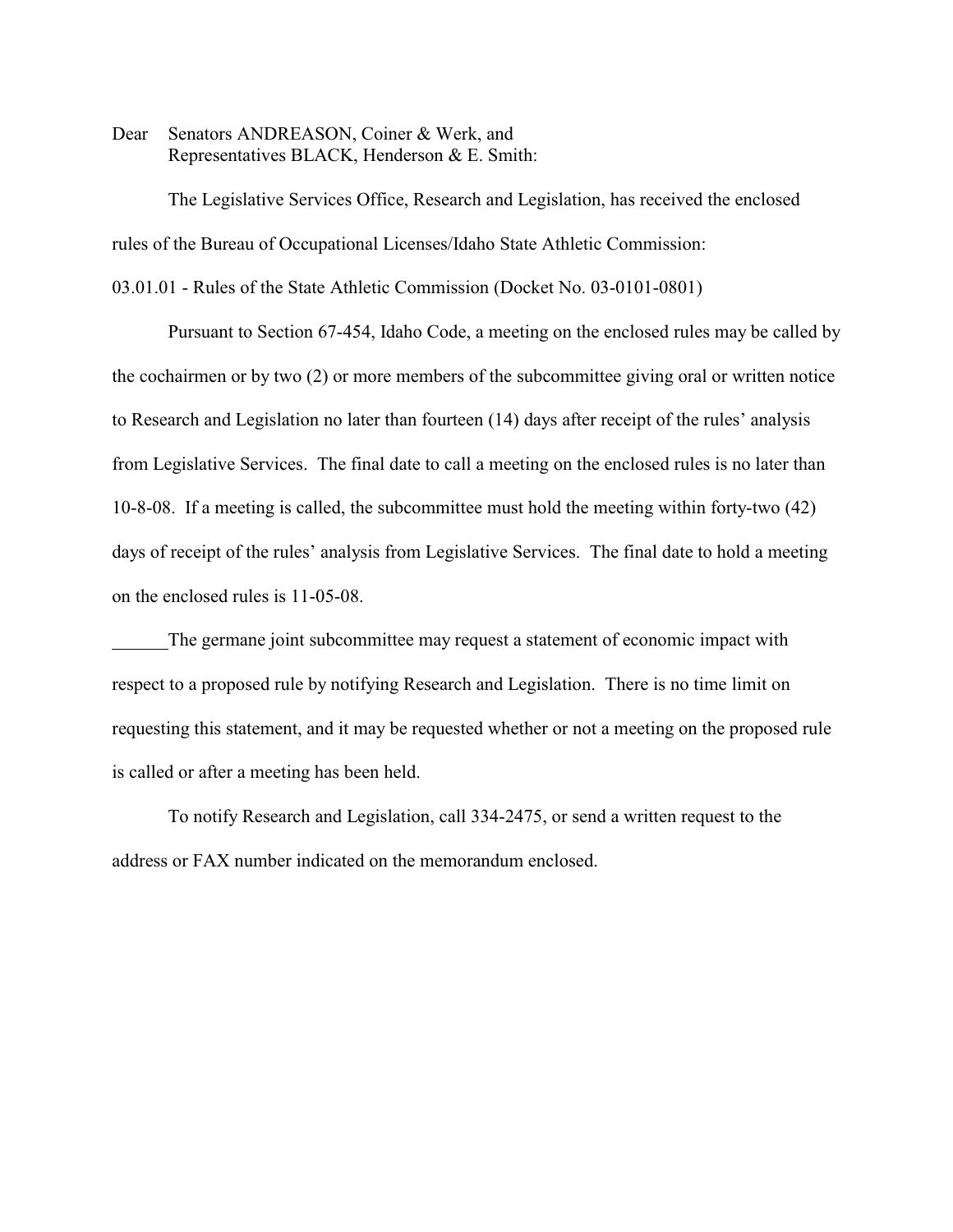# **MEMORANDUM**

|          | <b>IDAPA 03.01.01 - Rules Of The State Athletic Commission</b>                                           |
|----------|----------------------------------------------------------------------------------------------------------|
| SUBJECT: | Idaho State Athletic Commission                                                                          |
| DATE:    | September 19, 2008                                                                                       |
| FROM:    | Katharine Gerrity, Principal Legislative Analyst                                                         |
| TO:      | Rules Review Subcommittee of the Senate State Affairs Committee and the<br>House State Affairs Committee |

# **(Docket #03-0101-0801)** The Bureau of Occupational Licenses submits notice of proposed rule at IDAPA 03.01.01 - Rules Of The State Athletic Commission. According to the Bureau, the purpose of the rule is to set forth requirements relating to boxing and wrestling as well as outline safety provisions for combatants. Numerous new subsections have been added that provide various requirements for mixed martial arts. The Bureau states that negotiated rulemaking was not conducted but that the changes were discussed in an open meeting of the board.

We have no specific comments relating to this rule. The action appears to be authorized pursuant to Section 54-406, Idaho Code.

cc: Bureau of Occupational Licenses Cherie Simpson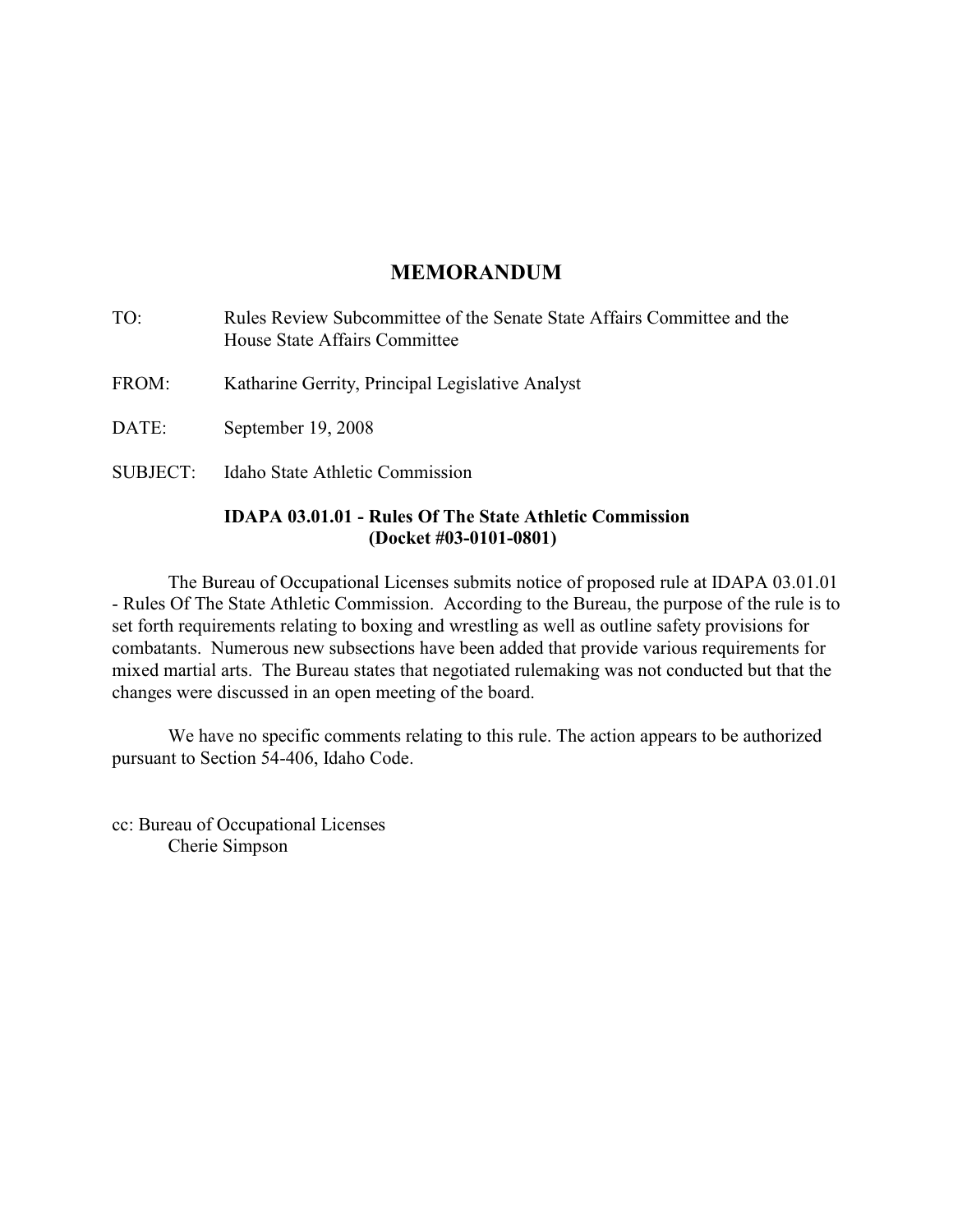# **IDAPA 03 - STATE ATHLETIC COMMISSION 03.01.01 - RULES OF THE STATE ATHLETIC COMMISSION DOCKET NO. 03-0101-0801**

## **NOTICE OF RULEMAKING - PROPOSED RULE**

**AUTHORITY:** In compliance with Section 67-5221(1), Idaho Code, notice is hereby given that this agency has initiated proposed rulemaking procedures. The action is authorized pursuant to Section 54-416, Idaho Code.

**PUBLIC HEARING SCHEDULE:** Public hearing(s) concerning this rulemaking will be scheduled if requested in writing by twenty-five (25) persons, a political subdivision, or an agency, not later than October 15, 2008.

The hearing site(s) will be accessible to persons with disabilities. Requests for accommodation must be made not later than five  $(5)$  days prior to the hearing, to the agency address below.

**DESCRIPTIVE SUMMARY:** The following is a nontechnical explanation of the substance and purpose of the proposed rulemaking:

Changes to the rules are being made to set forth requirements for martial arts and mixed martial arts and to continue to outline standards for the safety of the combatants. The current rules pertain primarily to boxing and wrestling rather than martial arts and mixed martial arts.

**FEE SUMMARY:** The following is a specific description of the fee or charge imposed or increased:

No fees or charges are being imposed through this rulemaking.

**FISCAL IMPACT:** The following is a specific description, if applicable, of any negative fiscal impact on the state general fund greater than ten thousand dollars (\$10,000) during the fiscal year resulting from this rulemaking:

This rulemaking does not impact the general fund.

**NEGOTIATED RULEMAKING:** Pursuant to IDAPA 04.11.01.811, negotiated rulemaking was not conducted because the discussion was held in an open meeting of the board and the changes will increase safety of combatants.

**ASSISTANCE ON TECHNICAL QUESTIONS, SUBMISSION OF WRITTEN COMMENTS:** For assistance on technical questions concerning the proposed rule, contact Cherie Simpson at (208) 334-3233*.*

Anyone may submit written comments regarding this proposed rulemaking. All written comments must be directed to the undersigned and must be delivered on or before October 22, 2008.

DATED this 21st day of August, 2008.

Tana Cory Bureau Chief Bureau of Occupational Licenses 1109 Main St. Ste. 220 Boise, ID 83702 Phone: (208) 334-3233 Fax: (208) 334-3945

## **THE FOLLOWING IS THE TEXT OF DOCKET NO. 03-0101-0801**

**Idaho Administrative Bulletin** Page 56 **October 1, 2008 - Vol. 08-10**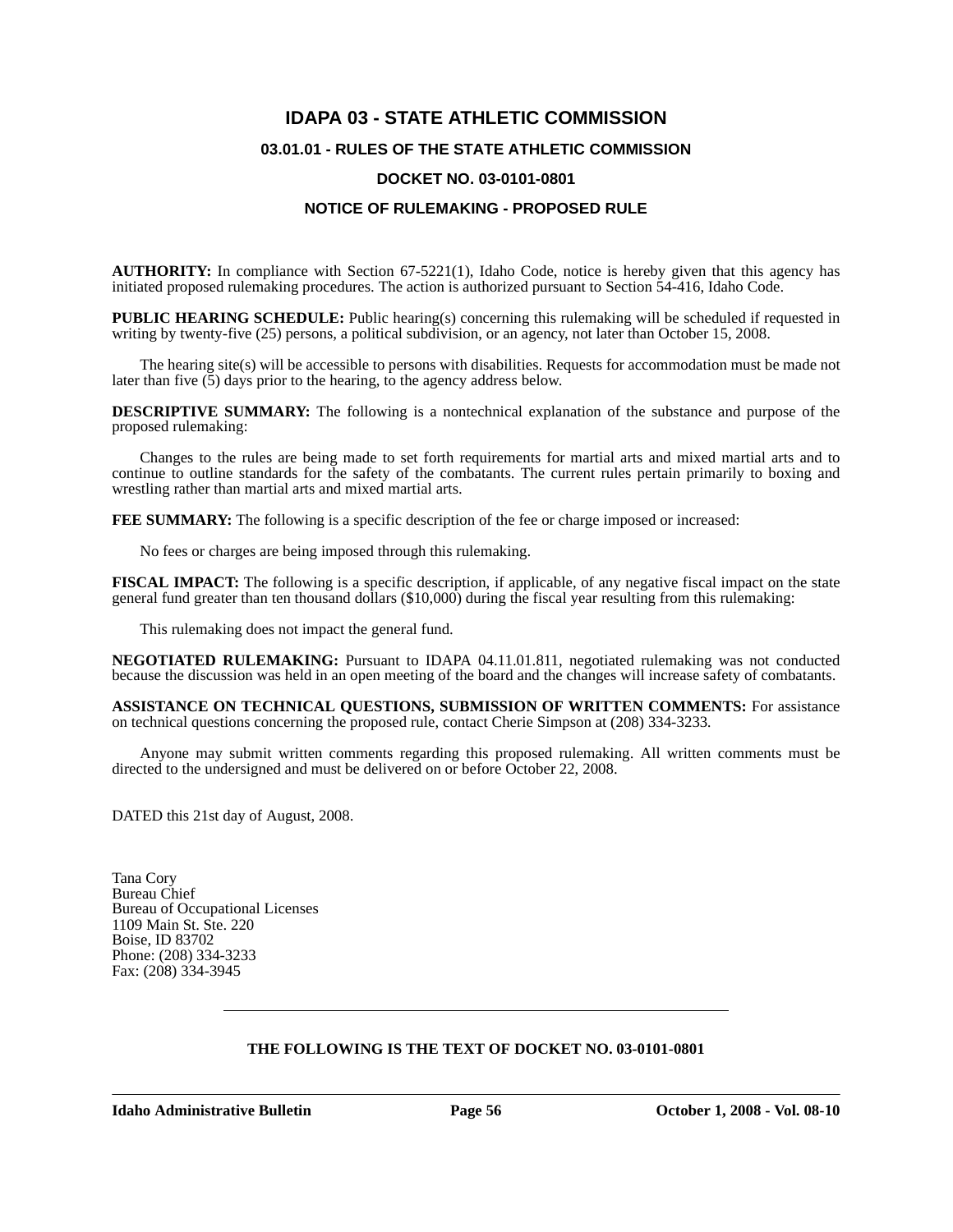## **010. DEFINITIONS.**

**01. Bureau**. The Bureau of Occupational Licenses, as prescribed in Section 67- 2602, Idaho Code. (3-26-08)

**02.** Champion. A person who has been formally acknowledged supreme in a branch of athletics or skill and who is ready to contend with any qualified challenger. (3-3-94) game of skill and who is ready to contend with any qualified challenger.

**03. Combatant**. Any boxer, kickboxer, martial artist or wrestler who takes part as a competitor in an der the jurisdiction of the commission. (3-26-08) event under the jurisdiction of the commission.

**04. Commission**. The Idaho Athletic Commission created under Title 54, Chapter 4, Idaho Code, or designated agent. (3-26-08)

**05. Commissioner**. The state athletic commissioner, as prescribed in Section 54-401, Idaho Code. (3-26-08)

**06.** Event. Any contest, match, or exhibition of unarmed combat under the jurisdiction of the commission.  $(3-26-08)$ commission. (3-26-08)

07. Physician. A *doctor of medicine* physician licensed by the Idaho Board of Medicine. *(3-26-08)*( )

**08. Ring Official**. Ring officials include referees, judges, timekeepers and glovers.

**082.** Stub. That part of the ticket retained by a person entering the arena in which an event is held after thas been collected. (3-26-08) the ticket has been collected.

*09***10. Ticket**. That document issued by the promoter allowing a person's entrance and attendance at an event and may include that part of the ticket retained by the promoter documenting a person's entrance to an event. (3-26-08)

**11. Mixed Martial Arts (MMA)**. A full contact sport that allows a wide variety of unarmed combat techniques from a mixture of martial arts traditions to be used in competitions.

#### **011. -- 099. (RESERVED).**

#### **100. LICENSING.**

**01. Application for License**. An application for a license must be submitted to the Bureau on a form supplied by the Commission and be verified under oath by the applicant for each of the following: (3-26-08)

| a.             | Professional boxer Combatant;   | <u>(3–3–94)(</u>      |
|----------------|---------------------------------|-----------------------|
| b.             | Professional wrestler;          | <del>(3-3-94)</del>   |
| $e$ <b>b</b> . | Promoter;                       | $(3-3-94)$            |
| dс.            | Matchmaker:                     | $(3-3-94)$            |
| <u>ed</u> .    | Manager;                        | $(3-3-94)$            |
| fe.            | Second, including a trainer; or | $(3-3-94)$            |
| gf.            | Referee Ring Official;          | <del>(3 3 94)</del> ( |
|                |                                 |                       |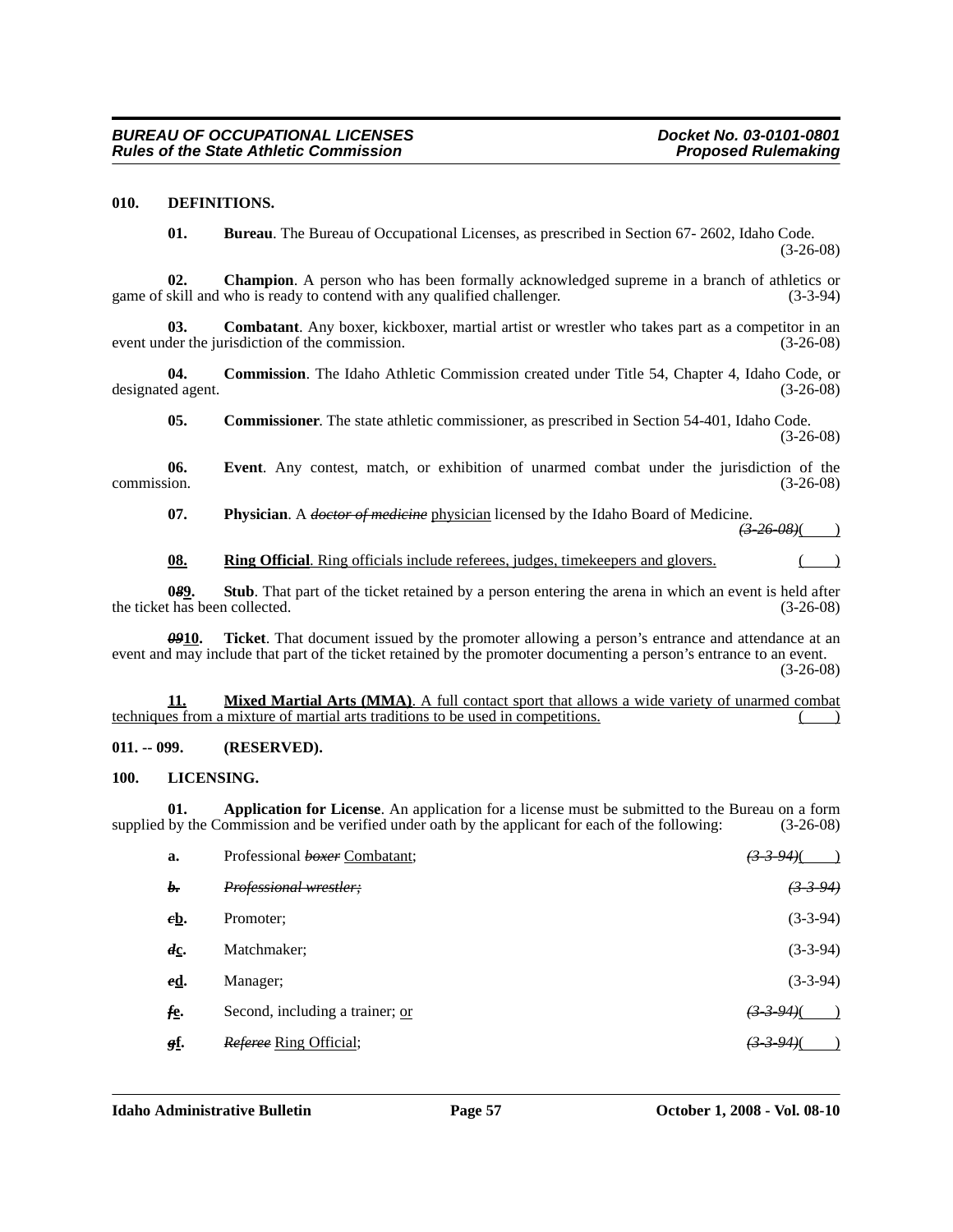*h. Judge; or (3-26-08)*

*i. Timekeeper. (3-26-08)*

**02. Complete Applications**. All applications *shall* must be made on a form provided by the Bureau and must be complete and include the required fee and any supporting documentation required before they will be considered by the commission.  $\left(3-26-08\right)\left(1-1\right)$ considered by the commission.

## *(BREAK IN CONTINUITY OF SECTIONS)*

## **103. PHYSICAL EXAMINATION OF COMBATANT.**

**01. Examination by Physician**. Any combatant who has applied for a license or a renewal of his license must be examined by a physician. The physician *shall* will establish the combatant's physical and mental fitness for competition. *(3-26-08)*( )

**02. Additional Examination**. Any combatant licensed by the Commission who participates in a contest outside of the state of Idaho may be required to take this examination again before being allowed to compete in Idaho. (3-26-08)

**03. Drug Abuse**. The Commission will not issue a license to an athlete who has a recent history of drug abuse, without proof of participation in a recognized drug rehabilitation program and/or submission to urinalysis. (3-3-94)

**04. Blood Testing**. The Commission will not issue a license to an athlete who has tested positive for the HIV virus, *h*Hepatitis <u>B Surface Antigen and Hepatitis C Antibody</u>, or illegal drugs or other substances. A current test report must accompany the license application. (3-26-08)(4) test report must accompany the license application.

## *(BREAK IN CONTINUITY OF SECTIONS)*

#### **105. HONORING ACTIONS OF REGULATORY AGENCIES IN OTHER JURISDICTIONS.**

The Commission may honor the following actions of agencies in other jurisdictions which regulate boxing, wrestling,  $\theta$  martial arts, or combination thereof:  $(3-26-0.8)$ 

| 01. | <b>Suspension.</b> A suspension of a combatant ordered for: | $(3-26-08)$ |
|-----|-------------------------------------------------------------|-------------|
|     |                                                             |             |

**a.** Medical safety; (3-3-94)

**b.** A violation of a law or rule governing boxing, wrestling,  $\theta$  martial arts, or combination thereof so exists in this state: or which also exists in this state; or

**c.** Any other conduct which discredits boxing, wrestling,  $\theta$  martial arts, <u>or combination thereof</u> as ed by the Commission.  $\frac{12-26-08}{1}$ determined by the Commission.

#### **106. TIME BETWEEN CONTESTS.**

In no case may a combatant (excluding wrestlers) participate in more than one (1) contest or exhibition in any twentyfour (24) hour period. Without the special permission of the Commission, a combatant may not compete in this state unless:  $\sqrt{(3-26-08)}$ 

**01.** Four Days. Four (4) days have elapsed since the combatant's last contest if the contest lasted not more than four (4) rounds. (3-26-08)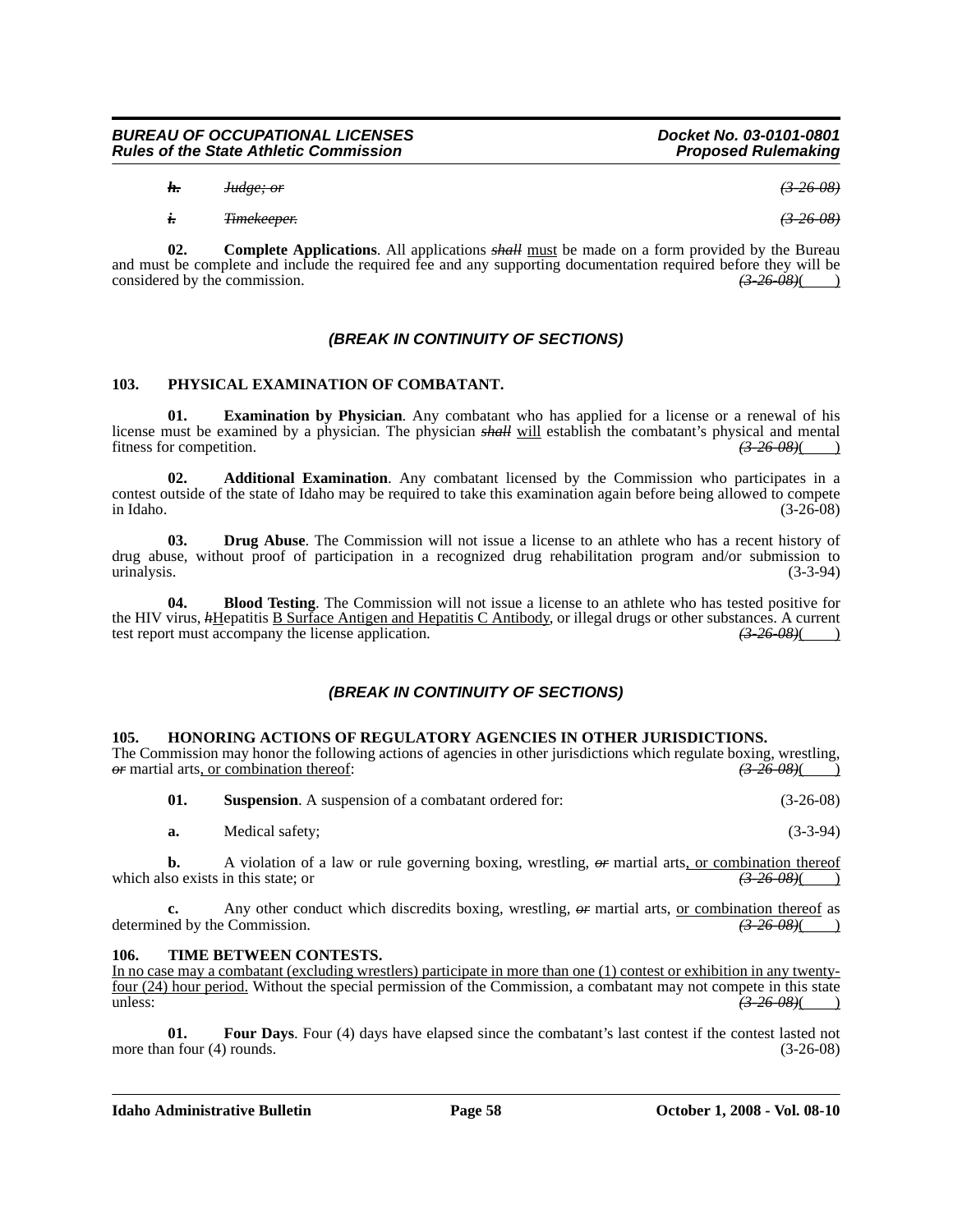**02.** Seven Days. Seven (7) days have elapsed since the combatant's last contest if the contest lasted or six (6) rounds. (3-26-08) five  $(5)$  or six  $(6)$  rounds.

**03. Fourteen Days**. Fourteen (14) days have elapsed since the combatant's last contest if the contest lasted seven (7) or eight (8) rounds. (3-26-08)

**04. Twenty-One Days**. Twenty-one (21) days have elapsed since the combatant's last contest if the contest lasted nine (9) or ten (10) rounds. (3-26-08)

**05.** Forty-Five Days. Forty-five (45) days have elapsed since the combatant's last contest if the contest lasted eleven (11) or twelve (12) rounds. (3-26-08)

*06. Sixty Days. Sixty (60) days have elapsed since the combatant's last contest if the contest lasted thirteen (13), fourteen (14), or fifteen (15) rounds. (3-26-08)*

#### **107. FEMALE COMBATANTS.**

**01. Qualifications**. A female combatant must be qualified to perform as a combatant before she enters  $a$  contest.  $(3-26-08)$ 

**02. Limitation**. A female combatant *shall* will not engage in a contest with a male combatant.

*(3-26-08)*( )

**03. General Requirements**. In addition to meeting such requirements of this chapter as are applicable to combatants generally, a female *shall* must: (3-26-08)

| a.  | Submit to pregnancy test within fourteen (14) days of the contest. |             |
|-----|--------------------------------------------------------------------|-------------|
| ab. | Use a mouthpiece specially designed for her mouth;                 | $(3-3-94)$  |
| bc. | Wear ten (10) ounce gloves in a boxing contest;                    | $(3-26-08)$ |

*e***<u>d</u>.** Wear a breast protector as a binder; (3-3-94)

*d***e.** Have her hair secured in a manner that does not interfere with the vision or safety of either combatant; and (3-26-08)

*e***f.** For each contest in which she competes, have two (2) uniforms in contrasting colors, each uniform consisting of a body shirt, blouse, and shorts. (3-3-94)

**Addendum Requirement**. A female combatant *shall* must, in addition to signing the contract, sign an addendum certifying that the combatant is not pregnant and that the contest will not take place during a menstrual period. *(3-26-08)*( )

**05.** Limitation on Contest. A contest between female combatants must be limited to ten (10) rounds of minutes duration. (3-26-08) two  $(2)$  minutes duration.

**Separate Dressing Rooms**. The promoters of a contest between female combatants *shall* must adequate separate dressing rooms. provide them with adequate separate dressing rooms.

**07.** Annual Physical Examination. The annual physical examination of a female combatant *shall* must include an examination of the pelvis. Before each contest, the examining physician *shall* must make an abdominal examination and *shall* must examine the breasts and note any masses. *(3-26-08)*( )

## *(BREAK IN CONTINUITY OF SECTIONS)*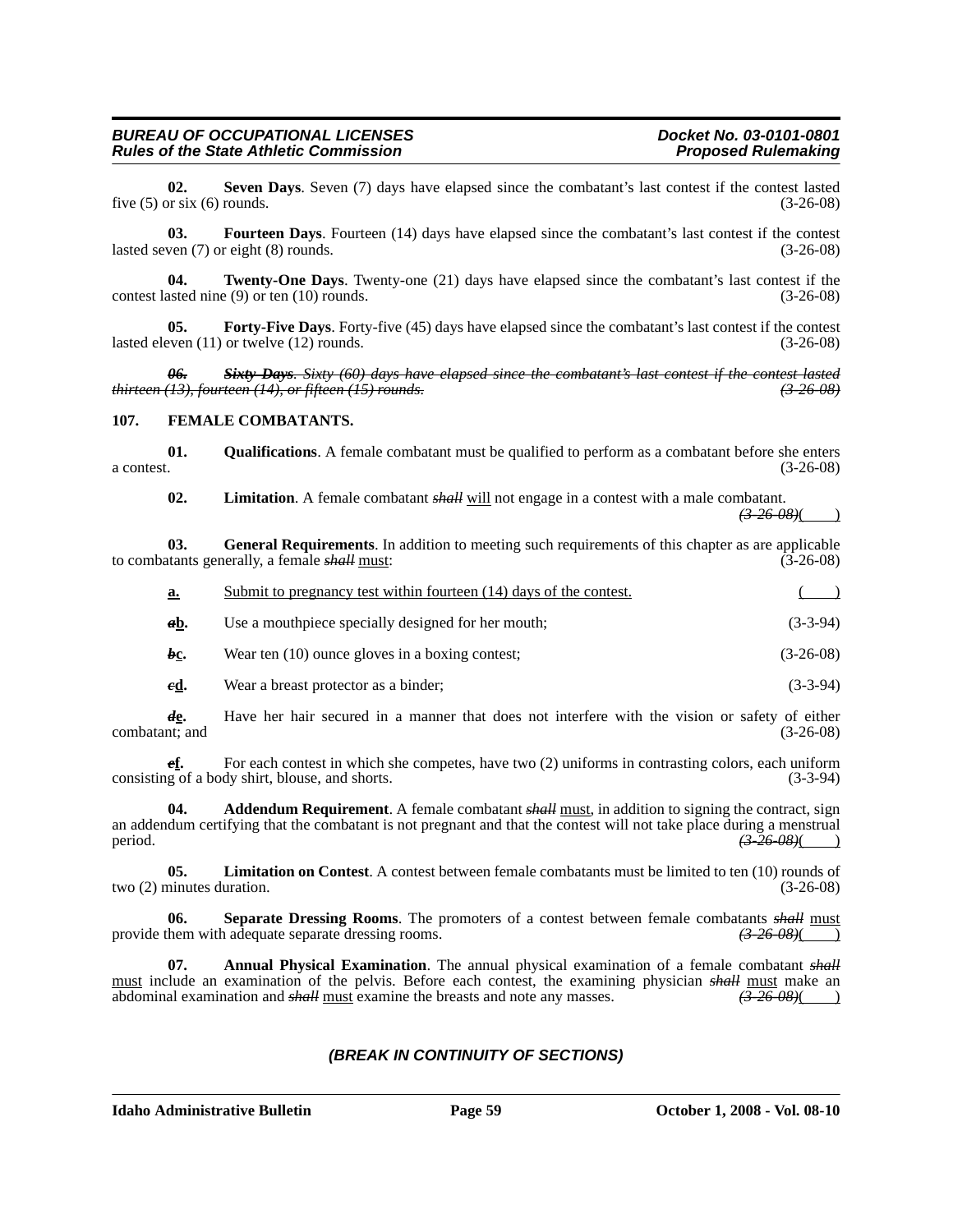## **109. CRITERIA FOR APPROVAL OF SANCTIONING PERMITS.**

| 01.                      | <b>Final Authority.</b> The Commission is the final authority on all sanctioning organizations for                                                                                                                                         |
|--------------------------|--------------------------------------------------------------------------------------------------------------------------------------------------------------------------------------------------------------------------------------------|
|                          | amateur events. Any organization representing itself as a sanctioning body must meet the following requirements:                                                                                                                           |
|                          |                                                                                                                                                                                                                                            |
| a.                       | All events must be conducted in accordance with the sanctioning bodies' rules as approved by the                                                                                                                                           |
| Commission;              |                                                                                                                                                                                                                                            |
| b.                       | All officials must meet the training and certification requirements set by the Commission;                                                                                                                                                 |
| $c_{\cdot}$              | The sanctioning body must provide evidence of sufficient liability insurance for the officials;                                                                                                                                            |
|                          |                                                                                                                                                                                                                                            |
| d.                       | The sanctioning body must not let the event proceed unless proof of medical insurance for                                                                                                                                                  |
|                          | combatants is provided, an ambulance and EMT's are present and on site at all times, and a Commission approved<br>physician or physicians, as determined by Commission regulations, is onsite and ringside;                                |
|                          |                                                                                                                                                                                                                                            |
| <u>e.</u>                | The sanctioning body cannot have any direct or indirect financial interest in the fighters or the                                                                                                                                          |
| promotion;               |                                                                                                                                                                                                                                            |
| f.                       | The sanctioning body must agree that the combatants are not to receive any type of purse payment,                                                                                                                                          |
|                          | or compensation except as approved by the Commission;                                                                                                                                                                                      |
|                          |                                                                                                                                                                                                                                            |
| g.                       | The sanctioning body must oversee the weigh-ins, the hand wrapping, and glove placement after<br>inspecting the gloves as required by the sanctioning bodies' rules as approved by the Commission; and                                     |
| <u>h.</u>                | The sanctioning body must inspect and approve the contest area prior to the start of the contests.                                                                                                                                         |
| 02.                      | Violations. Any violation of these requirements may result in actions by the Commission to<br>remove the organization as a recognized sanctioning body with respect to amateur events.                                                     |
|                          |                                                                                                                                                                                                                                            |
|                          | 10910. MANAGER ACTING AS SECOND.<br>A manager licensed by the Commission may act as a second without having a second's license.<br>$(3-3-94)$                                                                                              |
|                          | 14911. REQUIREMENTS FOR LICENSE AS REFEREE, JUDGE, TIMEKEEPER, OR GLOVER RING                                                                                                                                                              |
| <b>OFFICIAL.</b>         |                                                                                                                                                                                                                                            |
| 01.                      | <b>Qualifications</b> . To qualify for a license as a <i>glover, referee, judge, or timekeeper</i> ring official of<br><del>(3-26-08)</del> (                                                                                              |
|                          | boxing contests, an applicant must:                                                                                                                                                                                                        |
| a.                       | $(3-3-94)$<br>Be at least twenty-one (21) years of age;                                                                                                                                                                                    |
| h.<br>by the commission; | Have no record of conviction of a felony or other crime involving moral turpitude unless approved<br>$(3-26-08)$                                                                                                                           |
|                          | Have had at least one (1) year experience in either amateur or professional $b \rightarrow b \rightarrow c \rightarrow c$ as a<br>glover, referee, judge, or timekeeper, whichever is appropriate ring official;<br><del>(3-26-08)</del> ( |

**d.** Submit verifications from three (3) persons of his proficiency as a *glover, referee, judge, or er, whichever is appropriate* ring official; and (3)  $\frac{26608}{ }$  (3) *timekeeper, whichever is appropriate* ring official; and *(3-26-08)*( )

**e.** Provide proof that the applicant meets the other requirements of the commission law and rules. (3-26-08)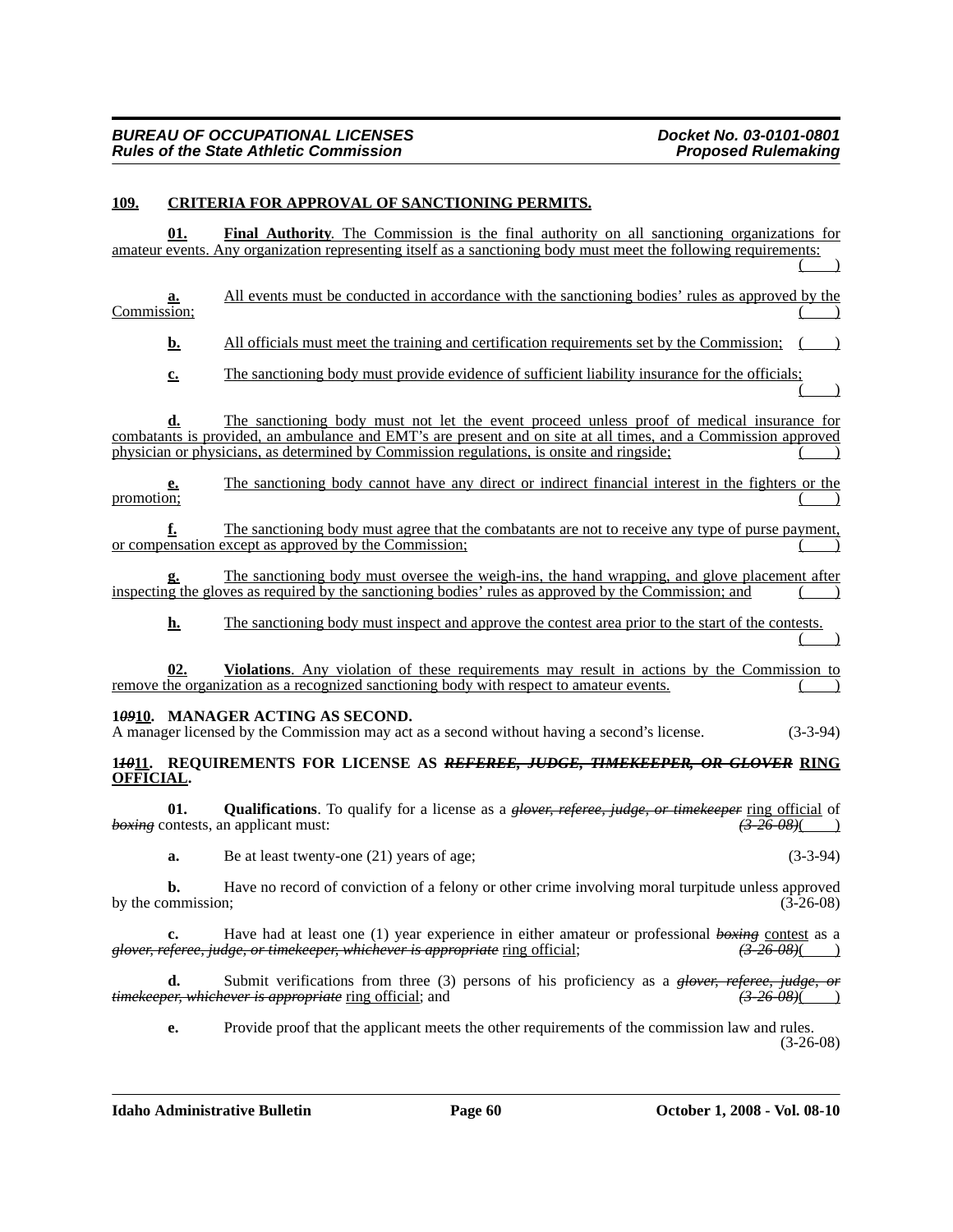**02. Equivalent Qualifications**. In lieu of the examination and internship, the Commission may accept ory evidence of equivalent qualifications possessed by an applicant who: satisfactory evidence of equivalent qualifications possessed by an applicant who:

| Is currently licensed in another state or country; or | $(3-3-94)$ |
|-------------------------------------------------------|------------|
|                                                       |            |

**b.** Formerly held an Idaho license which lapsed in good standing. (3-26-08)

**03. Other Functions**. A person holding a current Idaho license or who formerly held an Idaho license which lapsed in good standing may be licensed by the Commission without examination or internship to perform an officiating function other than that for which he is or was licensed if the Commission determines that he is qualified to perform that function. (3-3-94)

**04. Ring Officials Determination**. The Commission will determine when additional ring officials are needed and when licensing examinations for ring officials will be conducted. (3-3-94)

**05. Validity of Licenses**. Each license issued by the commission *shall be* is annually renewable in accordance with Section 67-2614, Idaho Code. The renewal of a license is not automatic. The applicant's past performance and abilities may be considered in evaluating an application for renewal.  $\left(3-26-0.8\right)$  (3.426) performance and abilities may be considered in evaluating an application for renewal.

#### **11***1***2. REQUIREMENTS FOR RINGSIDE PHYSICIAN.**

**01. Board of Medicine**. Ringside physicians *shall* <u>must</u> be currently licensed by the Idaho Board of Medicine. Medicine. *(3-3-94)*( )

**02. Cardiopulmonary Resuscitation**. A ringside physician must be certified to perform lmonary resuscitation. (3-26-08) cardiopulmonary resuscitation.

#### **11***2***3. APPLICANTS, LICENSEES, AND OFFICIALS.**

Any ring official, any person licensed by the Commission and any applicant for a license must submit to the Commission any forms, records, and statements at the times and manner as directed by the Commission. (3-3-94)

#### **11***3***4. GROUNDS FOR DENIAL OR REVOCATION OF LICENSE.**

The Commission may deny an application or suspend or revoke a license or take such other disciplinary action deemed appropriate if it finds that the applicant or licensee or any partner, officer, director, stockholder, or employee of the applicant or licensee has: (3-26-08) of the applicant or licensee has:

**01. Subject to Discipline**. Performed any act which constitutes a violation of the laws or rules of the commission. (3-26-08)

| 02. | <b>Specific Conduct.</b>                                                                               | $(3-26-08)$ |
|-----|--------------------------------------------------------------------------------------------------------|-------------|
| a.  | Has been convicted of a felony;                                                                        | $(3-3-94)$  |
| b.  | Engages in illegal bookmaking;                                                                         | $(3-3-94)$  |
| c.  | Engages in any illegal gambling activity;                                                              | $(3-3-94)$  |
| d.  | Engages in any fraud or misrepresentation in the application process;                                  | $(3-26-08)$ |
| e.  | Has a recent history of drug abuse or fails a drug test or refuses to submit to a drug test; (3-26-08) |             |
| f.  | Is under suspension from any other commission; or                                                      | $(3-3-94)$  |

**g.** Is engaged in any activity or practice which is detrimental to the best interests of a contest regulated by the commission.

#### **11***4***5. -- 149. (RESERVED).**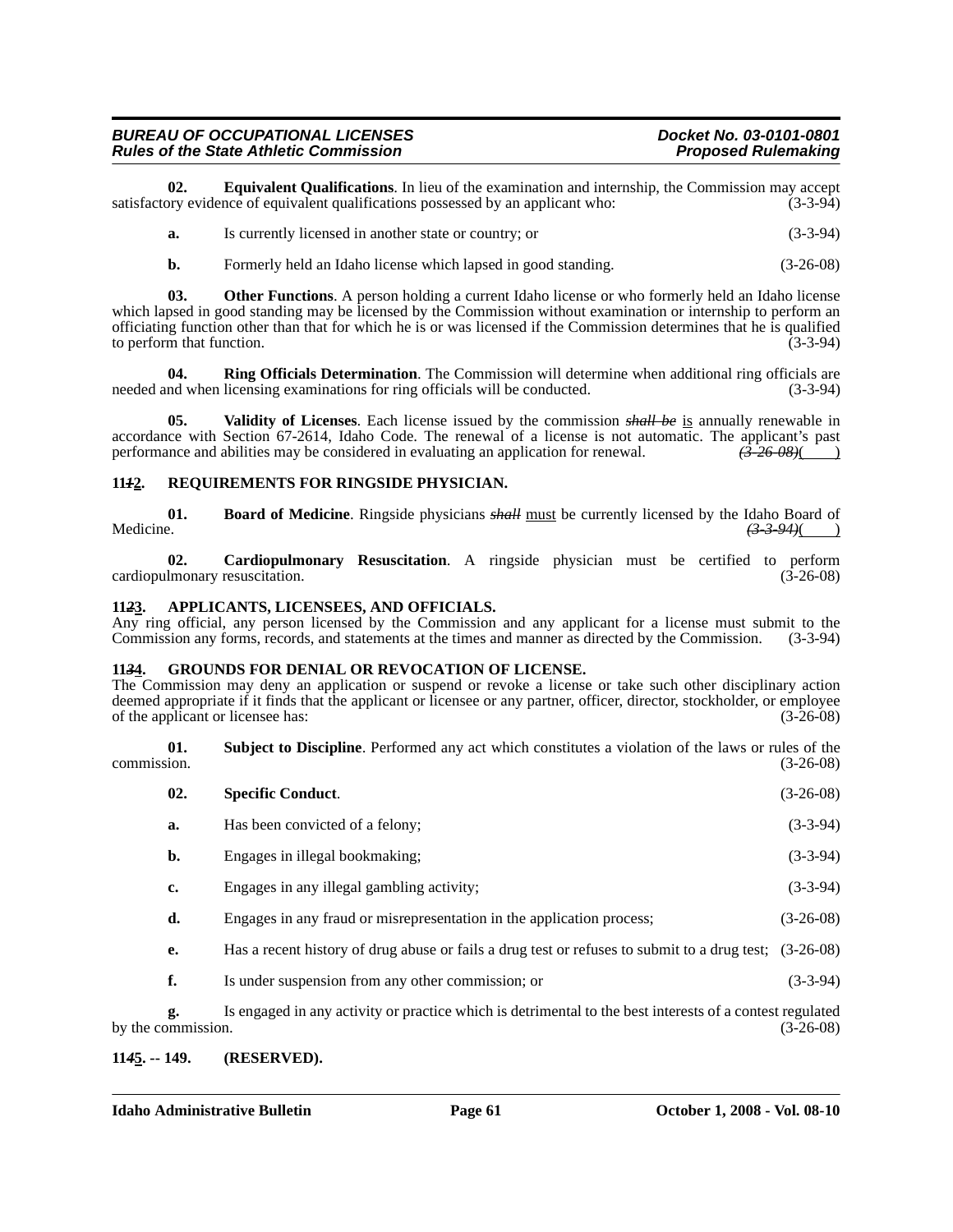## *(BREAK IN CONTINUITY OF SECTIONS)*

#### **301. APPROVAL OF EVENTS.**

**01. Prior Approval**. No contest *shall* will be held without the prior approval of the Commission. A promoter must submit a completed application for a sanctioning permit to hold an event on a specific date, and a permit be issued by the commission before the event may be announced or advertised. Application *shall* must be made on a form provided by the Bureau. made on a form provided by the Bureau.  $\left(3.26-0.08\right)(\frac{1}{2})$ 

**02. Deadline.** A complete application for a sanctioning permit together with *all requested supporting documentation* application fees, applicable bond amount, proof of insurance, and information regarding the combatants named in the main and semi-main contest must be received by the commission no less than thirty (30) days prior to the date requested for the event named in the application. Combatants named in contests may be changed at the discretion of the commission. changed at the discretion of the commission.

**03.** Cancellation. The failure of the promoter to notify the Commission of a cancellation at least seven (7) calendar days before the date for the program will result in the forfeiture of all fees and *shall* will be grounds for disciplinary action. *(3-26-08)*( )

## *(BREAK IN CONTINUITY OF SECTIONS)*

#### **304. ARRANGEMENT OF** *MATCH* **CONTEST FOR PROMOTER.**

A *boxing or wrestling match* contest may not be arranged on behalf of any promoter except by a licensed matchmaker. *(3-3-94)*( )

## *(BREAK IN CONTINUITY OF SECTIONS)*

#### **307. CERTAIN PERSONS RETAINED MUST HAVE LICENSES.**

No person *shall* will be retained for any of the following positions unless currently licensed by the Commission: *(3-26-08)*( )

|                 |                       | <del>וסט־פע נ</del> |
|-----------------|-----------------------|---------------------|
| $\theta$ l.     | Referee.              | (3394)              |
| $0.21$ .        | Second.               | $(3-3-94)$          |
| $\theta$ 3.     | <b>Timekeeper.</b>    | $(3-3-94)$          |
| 042.            | Combatant.            | $(3-26-08)$         |
| $\theta$ 5.     | Glover.               | $(3-26-08)$         |
| 063.            | Matchmaker.           | $(3-3-94)$          |
| θ <del>7.</del> | Judge.                | (3394)              |
| <u>04.</u>      | <b>Ring Official.</b> |                     |
|                 |                       |                     |

#### **308. OFFICIALS OF** *BOXING OR WRESTLING MATCHES* **EVENTS.**

## **Idaho Administrative Bulletin Page 62 October 1, 2008 - Vol. 08-10**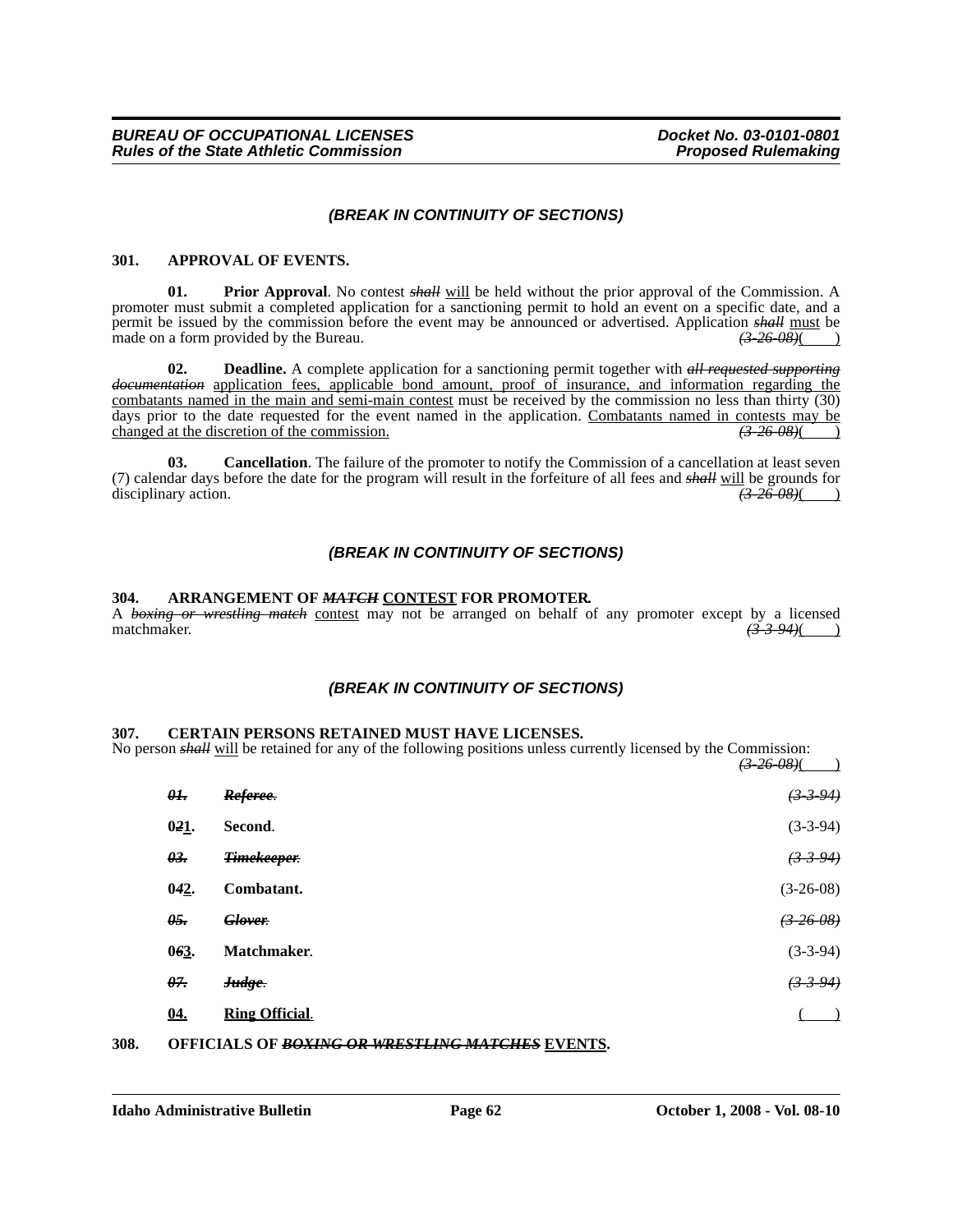**01. Officials Described**. The officials of *boxing and wrestling matches* events are the referee, judges, timekeeper, physician, and the Commission's agents.

**02. Commission Involvement**. All the officials  $\frac{\partial H}{\partial x}$  must be approved and assigned by the sion. The promoter may select the announcer, subject to the Commission's approval.  $\left(\frac{3.26}{2.266}\right)$ Commission. The promoter may select the announcer, subject to the Commission's approval.

### *(BREAK IN CONTINUITY OF SECTIONS)*

#### **314. MAIN AND SEMI-MAIN** *BOXING* **EVENTS.**

This section applies to the main and semi-main events *in a program of boxing*.  $(3-3-94)$ 

**01.** Notice. The promoter *shall* must request Commission approval of any change in an announced or advertised program for the main and semi-main events *in a program of boxing* at least one (1) week before the event. Notice of any change or substitution must also be conspicuously posted at the box office of the premises where the program is to be held and announced from the ring before the opening contest. *(3-26-08)*( )

**02. Refunds**. If such change occurs and any patron desires a refund of the ticket price, the promoter must provide a refund upon presentation of the ticket or the ticket stub at the box office before the event is scheduled to begin. The box office must remain open a reasonable length of time to redeem such tickets. (3-26-08)

**03.** Substitutions. A combatant may not substitute for another combatant in a contest which is the main and semi-main events *in a program of boxing* unless the Commission approves the substitution. (3-26-08)( )

## *(BREAK IN CONTINUITY OF SECTIONS)*

#### **316. SOLICITATION IN THE ARENA.**

A person may not solicit in any arena *for boxing or wrestling* without the written permission of the Commission.  $(3-3-94)$ ( )

#### **317. CONTAINERS.**

All drinks at *a boxing or wrestling program* an event must be dispensed in paper or plastic cups. *(3-3-94)*( )

### **318. -- 399. (RESERVED).**

#### **400. ADMISSION FEE AT QUARTERS WHERE** *BOXER* **COMBATANT TRAINS.**

**01. Fee**. An admission fee may not be charged to enter the quarters where a *boxer* combatant is training unless the Commission has authorized the charging of admission. Where such an admission fee is charged, the Commission will consider the charge to be for the privilege of seeing an exhibition of boxing.  $(3-3-94)$ Commission will consider the charge to be for the privilege of seeing an exhibition of boxing.

**02. State Fee**. The state fee on those gross receipts, exclusive of any federal taxes paid thereon, must be sent to the Commission with the report. (3-3-94)

## *(BREAK IN CONTINUITY OF SECTIONS)*

#### **503. BOXING GLOVES.**

The gloves used in a boxing contest must meet the following requirements: (3-3-94)

**01. General**. The gloves must be examined by the Commission and the referee. If padding in any of the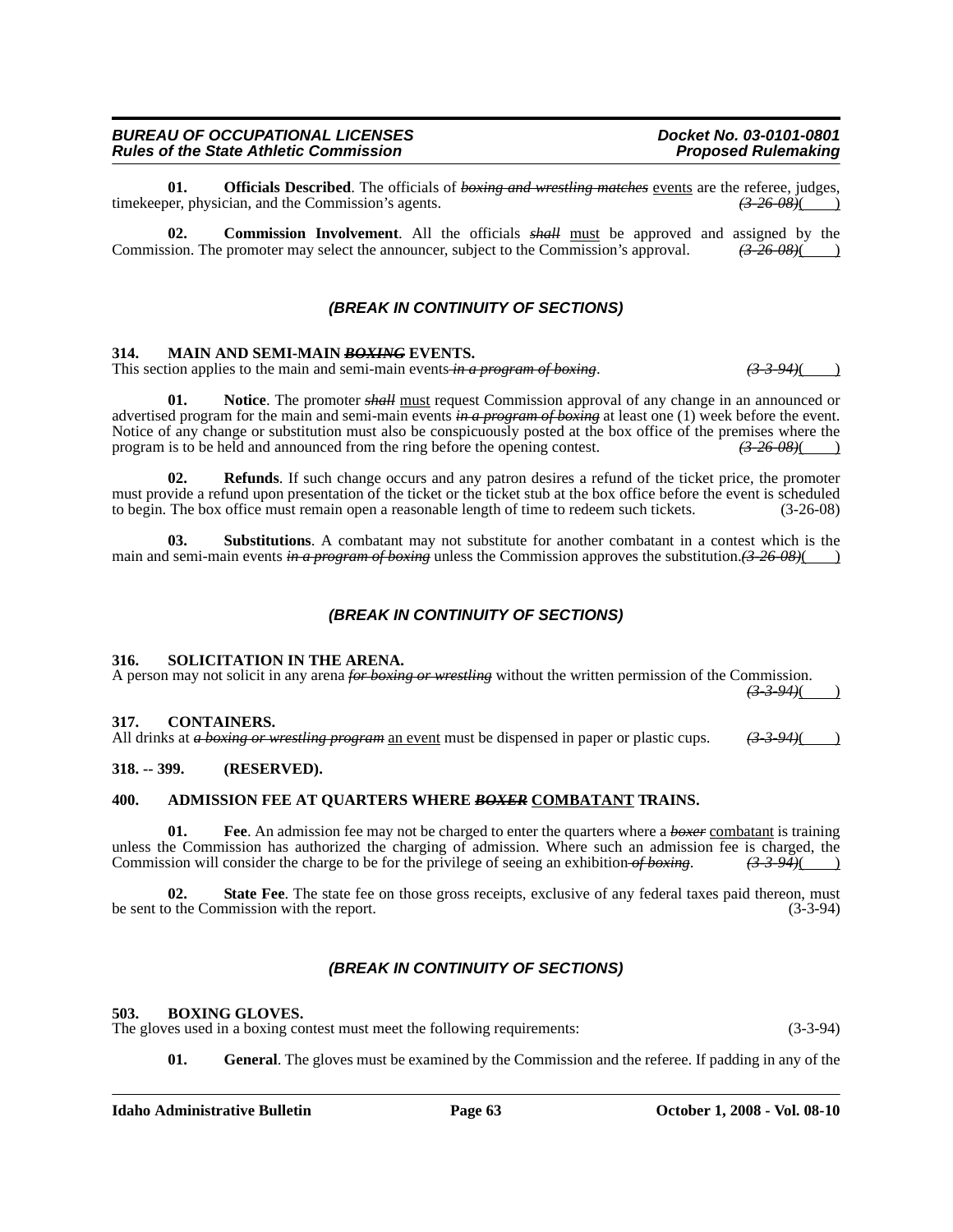gloves is found to be misplaced or lumpy or if any of the gloves are found to be imperfect, they must be changed before the contest starts. No breaking, roughing or twisting of gloves is permitted. (3-26-08)

**02. Glove Specifications**. The gloves for every main event must be new, of the same brand for both combatants, furnished by the promoter, and of the size specified by the Commission. (3-26-08)

**03. Sanitary**. If gloves to be used in preliminary contests have been used before, they must be whole, clean and in sanitary condition. The gloves are subject to inspection by the referee or the Commission. If found to be unfit, they must be immediately discarded and replaced with gloves meeting the requirements of this section.

(3-26-08)

**04. Extra Set**. Each promoter must have an extra set of gloves of the appropriate weight available at the glove table to be used in case gloves are broken or otherwise damaged during the course of a contest. (3-26-08)

**05. Weight of Gloves**. Each combatant must wear gloves *which weigh* that are not less than eight (8) ounces and not more than ten (10) ounces in weight except that the Commission will set the weight of gloves to be used in a championship fight. Eight (8) ounce gloves *shall* must be used for all weight classes through *Middleweight* welterweight (one hundred forty-seven (147) lbs). Super *middleweight* welterweight (above one hundred forty-seven (147) lbs) and above *shall* must use ten (10) ounce gloves. (147) lbs) and above  $\frac{\partial H}{\partial x}$  must use ten (10) ounce gloves.

**06. Distal Portion**. All gloves must have the distal portion of the thumb attached to the body of the as to minimize the possibility of injury to an opponent's eve. (3-3-94) glove so as to minimize the possibility of injury to an opponent's eye.

## *(BREAK IN CONTINUITY OF SECTIONS)*

#### **602. WEIGH-IN, EXAMINATION OF** *BOXER* **COMBATANT MAY BE ORDERED BY THE COMMISSION.**

Any *boxer* combatant who has signed a contract to box on a promoter's program is subject to an order by the Commission to appear at any time to be weighed or examined by any physician designated by *whom* the Commission *may designate*. *(3-3-94)*( )

#### **603. ADVANCE APPEARANCE OF** *BOXERS* **COMBATANT SCHEDULED TO FIGHT IN MAIN EVENT.**

**01.** When to Appear. Each *boxer* combatant who is scheduled to fight in a main event, except a *boxer* combatant in a regularly scheduled weekly *bout* contest, must be present in any place specified by the promoter at least three (3) days before the scheduled day of the *bout* contest for the purpose of training, publicity, and whatever other purpose the promoter may desire, unless the *boxer* combatant has the Commission's express written approval to be absent. *(7-1-93)*( )

**02. Expenses**. Unless otherwise provided for in the contract, the *boxer's* combatant's expenses for this purpose must be borne by the promoter. If a boxer fails to comply with this requirement, the promoter, subject to approval of the Commission, may deduct ten percent (10%) of the offending *boxer's* combatant's purse.

*(7-1-93)*( )

#### **604. WEIGHING IN OF COMBATANTS.**

**01.** Attendees and Scales Used at Weigh-In. Each combatant must be weighed in the presence of the public, the other combatant, the Commission and an official representing the promoter, on scales approved by the Commission at any place designated by the Commission. (3-26-08)

**02. Attire**. The *boxer* combatant must have all weights stripped from his body before he is weighed in, but he may wear shorts.  $(3-3-94)$ 

**Idaho Administrative Bulletin Page 64 October 1, 2008 - Vol. 08-10**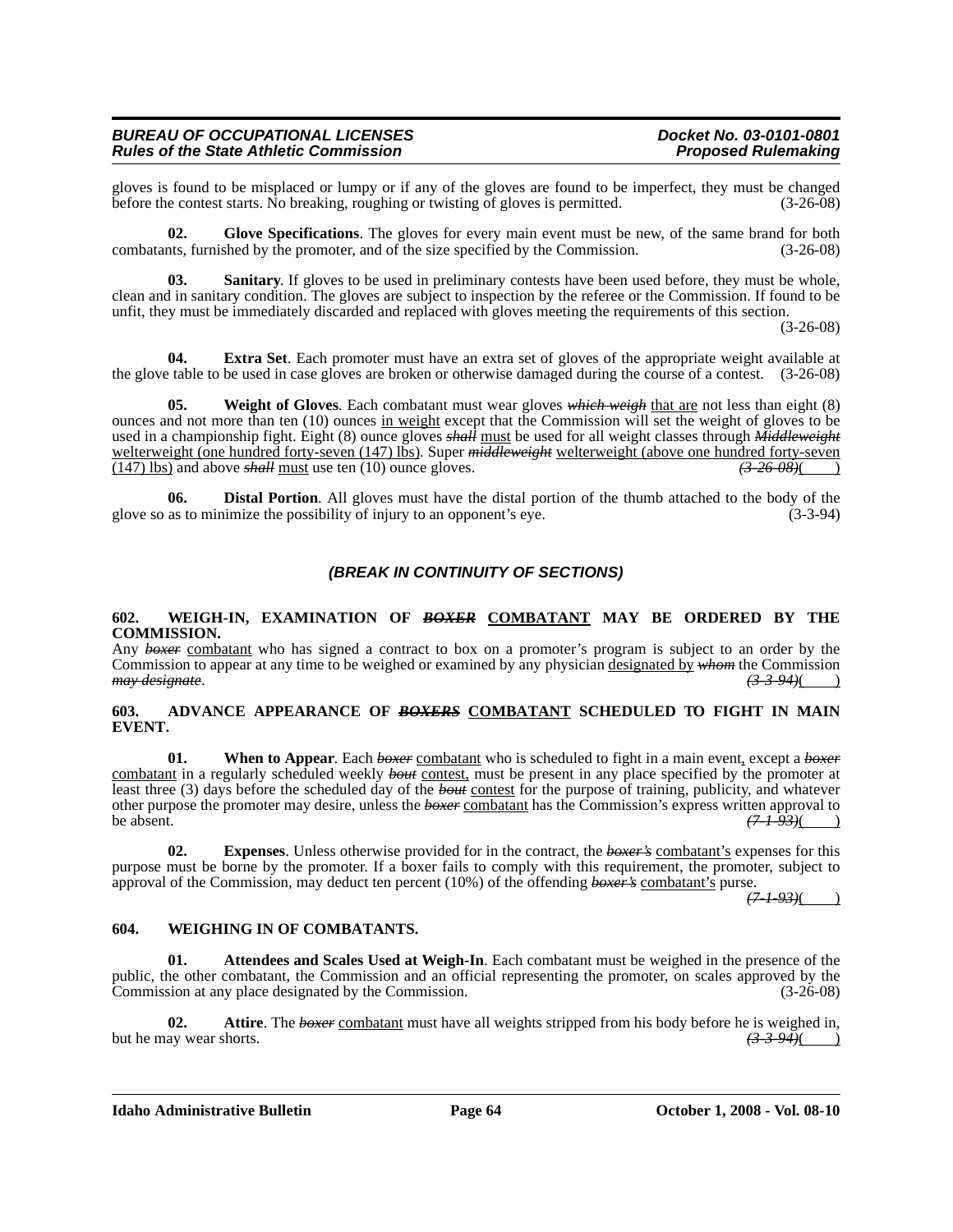**03. Attendance by Media**. Representatives of newspapers and the electronic news media who provide dentification as such shall will be admitted to each official weighing in of a combatant.  $\left(326.08\right)$ official identification as such *shall* will be admitted to each official weighing in of a combatant. *(3-26-08)*( )

**04.** Security. The owner or operator of the premises in which the weighing in is held *shall* must adequate security for the combatant and other persons who are present.  $\left(3.26-0.8\right)$  ( $\left(3.26-0.8\right)$ ) provide adequate security for the combatant and other persons who are present.

## *(BREAK IN CONTINUITY OF SECTIONS)*

**606.** PHYSICAL AND EYE EXAMINATION OF COMBATANTS<del> AT TIME OF WEIGH-IN</del>.<br>A physician designated by the Commission *shall* <u>must</u> give each combatant a thorough physical and eye examination at the time of his weigh-in or n at the time of his weigh-in <u>or not less than two  $(2)$  hours</u> before the contest.

## *(BREAK IN CONTINUITY OF SECTIONS)*

#### **608. PHYSICIAN'S DETERMINATION OF FITNESS OF COMBATANTS AND REFEREE; CERTIFICATION; REPORT.**

**01. Determination of Physician**. The physician who examines any combatant or referee who has contracted to participate in an *boxing program shall* event will determine that a combatant or referee *shall* will not participate in the *program* event and *shall* must immediately report such finding to the promoter and the Commission if: *(3-26-08)*( )

| The combatant is unfit for competition; or | $(3-26-08)$ |
|--------------------------------------------|-------------|
|                                            |             |

**b.** The referee is unfit for officiating. (3-3-94)

**02.** Written Certification. If the examining physician finds that the combatants and referees are in good physical condition, the physician *shall* <u>must</u>, one (1) hour before the start of the *boxing program* event, give written certification of those findings to the Commission. written certification of those findings to the Commission.  $(3-26-0.08)(1)$ 

**03. Physician's Written Report**. Within twenty-four (24) hours after the *program* event ends, the physician *shall* must mail or deliver to the Commission his written report on every licensee he examined. The report must be on a form furnished by the Commission. must be on a form furnished by the Commission.

## **609.** *BOXER'S* **COMBATANT'S REPORT OF OWN ILLNESS OR INJURY; EXAMINATION; FEE.**

**01.** *Boxer's* **Combatant's Report of Non-Participation to Commission**. When a licensed *boxer* combatant is unable to take part in a contest for which he is under contract because of injury or illness, he *shall* must immediately report the fact to the Commission and  $\frac{\text{shell}}{\text{must}}$  submit to an examination by a physician designated by the Commission. the Commission. *(3-3-94)*( )

**02. Payment of Fees to Physician**. The fee for the physician's examination must be paid by the promoter if he has requested the examination, otherwise the fee must be paid by the *boxer* combatant. (3-3-94)(

## *(BREAK IN CONTINUITY OF SECTIONS)*

#### **705. INTRODUCTION FROM RING.**

Only a combatant or person officially identified with *boxing or wrestling* the contest may be introduced from the ring at an event, except with specific authority to do so from the Commission.  $\left(3-26-08\right)$ at an event, except with specific authority to do so from the Commission.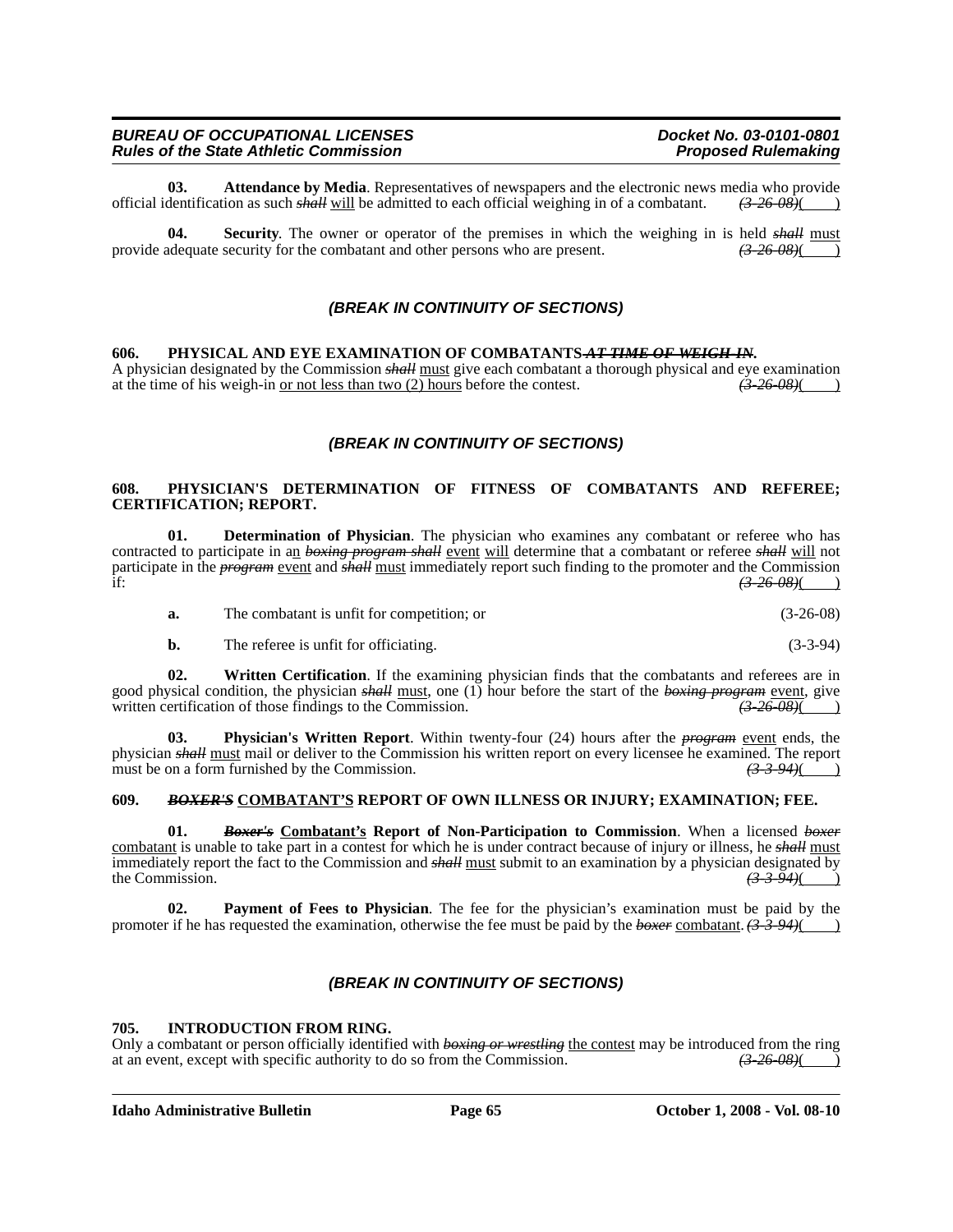## *(BREAK IN CONTINUITY OF SECTIONS)*

#### **708. CONTINUOUS PRESENCE OF PHYSICIAN AT RINGSIDE.**

**01. Presence of Physician at Ringside**. The physician designated by the Commission *shall* must sit at the immediate ringside at every *boxing and wrestling bout* event. A *bout* contest may not proceed unless the physician is in his seat at ringside. The physician *shall* must not leave until released by the Commission. He *shall* must be prepared to assist if any serious emergency arises and *shall* must render temporary or emergency treatments for cuts and minor injuries sustained by the *contestants* combatants.  $(3-3-94)$  (3-3-94)

**02. Injury to Boxer During Round**. *Where* When a *boxer* combatant appears to have been injured during the course of a round, his manager or second *shall* <u>must</u> not attempt to render aid to him before the physician has had an opportunity to examine him. has had an opportunity to examine him.

#### **709. WARNING BEFORE START OF ROUND.**

Ten (10) seconds before the beginning of each round the timekeeper *shall* will give warning to the seconds of the *contestants* combatants by blowing a whistle.  $\frac{(3.3.94)}{(1.3.94)}$ *contestants* combatants by blowing a whistle.

## *(BREAK IN CONTINUITY OF SECTIONS)*

#### **713. UNFAIR PRACTICES; DUTIES OF REFEREES.**

**01.** Enforcing the Rules. A referee is responsible for enforcing the rules of the contest. He *shall* must not permit unfair practices that may cause injury to a *contestant* combatant.  $(3-3-94)$  (3-3-94)

**02. Warnings**. The referees *shall* must warn the *boxers* combatants whenever they are committing fouls. *(3-3-94)*( )

**03. Deducting Points**. If a *boxer* combatant persists in committing fouls after he has been warned, the referee *shall* will deduct points from him or disqualify him.  $(3-3-94)$  (3-3-94)

## *(BREAK IN CONTINUITY OF SECTIONS)*

#### **715. FOULS -- DISQUALIFICATION OF COMBATANT AND WITHHOLDING OF PURSE.**

Any combatant guilty of a foul in a *boxing* contest may be disqualified by the referee and the participant's purse ordered withheld by the Commission. Disposition of the purse and the penalty to be imposed upon the combatant will be determined by the Commission. be determined by the Commission.

#### **716. ACCIDENTAL FOULING.**

**01. Accidental Foul**. If a contest is stopped because of an accidental foul, the referee *shall* will determine whether the combatant who has been fouled can continue or not. If the combatant's chance of winning has not been seriously jeopardized as a result of a foul, the referee may order the contest continued after a reasonable interval. Before the contest begins again, the referee *shall* must inform the Commission of his determination that the foul was accidental. *(3-26-08)*( )

**02. Contest Stopped Due to Accidental Foul**. If the referee determines that the contest may not continue because of an injury suffered as the result of an accidental foul, the bout must be declared a draw if the foul occurs during one-half (1/2) of the total scheduled rounds. (3-26-08) occurs during one-half  $(1/2)$  of the total scheduled rounds.

#### **Idaho Administrative Bulletin Page 66 Corresponding Line Scriber 1, 2008 - Vol. 08-10**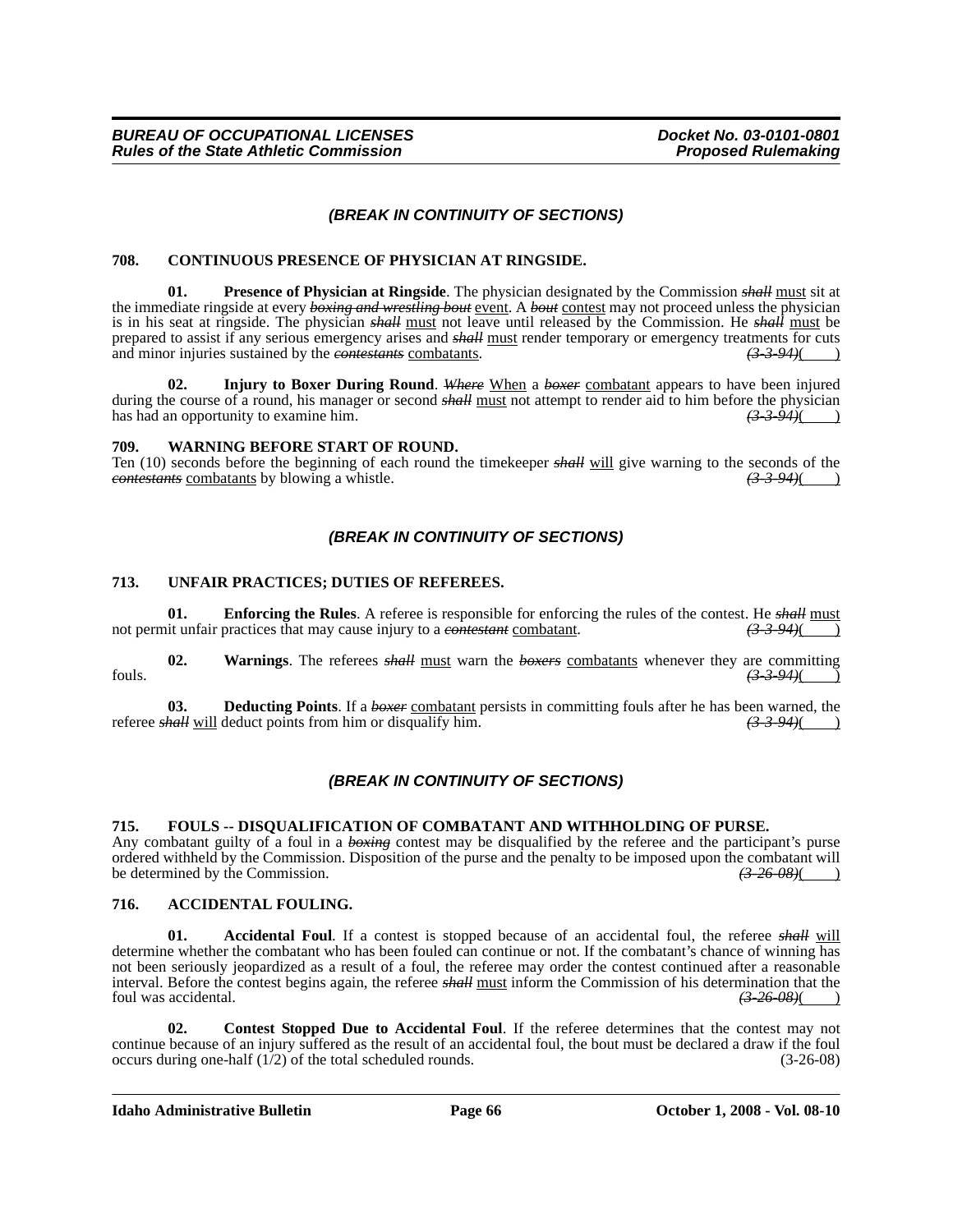*03. Combatant Unable to Finish Bout. If an accidental foul renders a combatant unable to continue the bout after the third round, the outcome must be determined by scoring the completed rounds and the round during which the referee stops the contest.* 

**0***4***3. Contest Stopped by Referee**. If an injury inflicted by an accidental foul later becomes aggravated by fair blows and the referee orders the contest stopped because of the injury, the outcome must be determined by scoring the completed rounds and the round during which the referee stops the contest. (3-26-08)

## **717. STOPPING OF CONTEST -- INJURY TO** *BOXER* **COMBATANT.**

The referee, in consultation with the ring physician designated by the Commission, *shall* will determine whether a contest should be stopped because of an injury to a *boxer* combatant.  $(7-1-93)$ 

#### **718. STOPPING OF CONTEST -- ONE-SIDED CONTEST; RISK OF INJURY; EXAMINATION BY PHYSICIAN.**

**01. One-Sided Contested**. The referee may stop a contest at any stage if he considers it too one-sided or if either *contestant* combatant is in such a condition that to continue might subject him to serious injury.

*(3-3-94)*( )

**02.** Risk of Injury and Examination by Physician. If a *boxer* combatant sustains any injury which the referee believes may incapacitate him, the referee *shall* must call the physician into the ring to examine the *boxer or wrestler* combatant. The physician *shall* must give his opinion to the referee before the referee renders his decision in the matter.  $\frac{(3-3-94)}{(2-3-94)}$ 

### **719. STOPPING THE CONTEST --** *CONTESTANT* **COMBATANT NOT HONESTLY COMPETING.**

If the referee decides that a *contestant* combatant is not honestly competing, he may stop the *bout* contest before its scheduled completion, disqualify the *contestant* combatant and recommend the purse of that *contestant* combatant be held pending investigation by the Commission. The announcer *shall* will then inform the audience that no decision has been rendered.  $\left(3\text{-}3\text{-}94\right)$ 

#### **720. FAILURE OF** *CONTESTANT* **COMBATANT TO RESUME** *BOXING***.**

A *contestant* combatant *shall* must not leave the ring during any one (1) minute rest period between rounds. If any *contestant* combatant fails or refuses to resume *boxing* the contest when the bell sounds signaling the commencement of the next round, the referee *shall* will award a decision of technical knockout to his opponent as of the round which has last been finished, unless the circumstances indicate to the referee the need for investigation or punitive action, in which event the referee *shall* will not give a decision and *shall* will recommend the purse or purses of either or both *boxers* combatants to be withheld. (3.3.94)() **boxers** combatants to be withheld.

## *(BREAK IN CONTINUITY OF SECTIONS)*

## **722. KNOCKDOWN OF COMBATANT; PROCEDURE FOR COUNTING.**

**01.** Knockdown. When a combatant is knocked down, the referee *shall* will order the opponent to retire to the farthest neutral corner of the ring, pointing to the corner, and immediately begin the count over the combatant who is down. The referee *shall* must audibly announce the passing of the seconds, accompanying the count with motions of his arm, the downward motion indication the end of each second.  $\left(3, 26, 08\right)$ count with motions of his arm, the downward motion indication the end of each second.

**02. Timekeeper**. The timekeeper, by effective signaling, *shall* will give the referee the correct one (1) second interval for his count. The referee's count is the official count. Once the referee picks up the count from the timekeeper, the timekeeper *shall* will cease counting. No combatant who is knocked down may be allowed to resume boxing until the referee has finished counting to eight (8). The combatant may take the count either on the floor or standing. *(3-26-08)*( )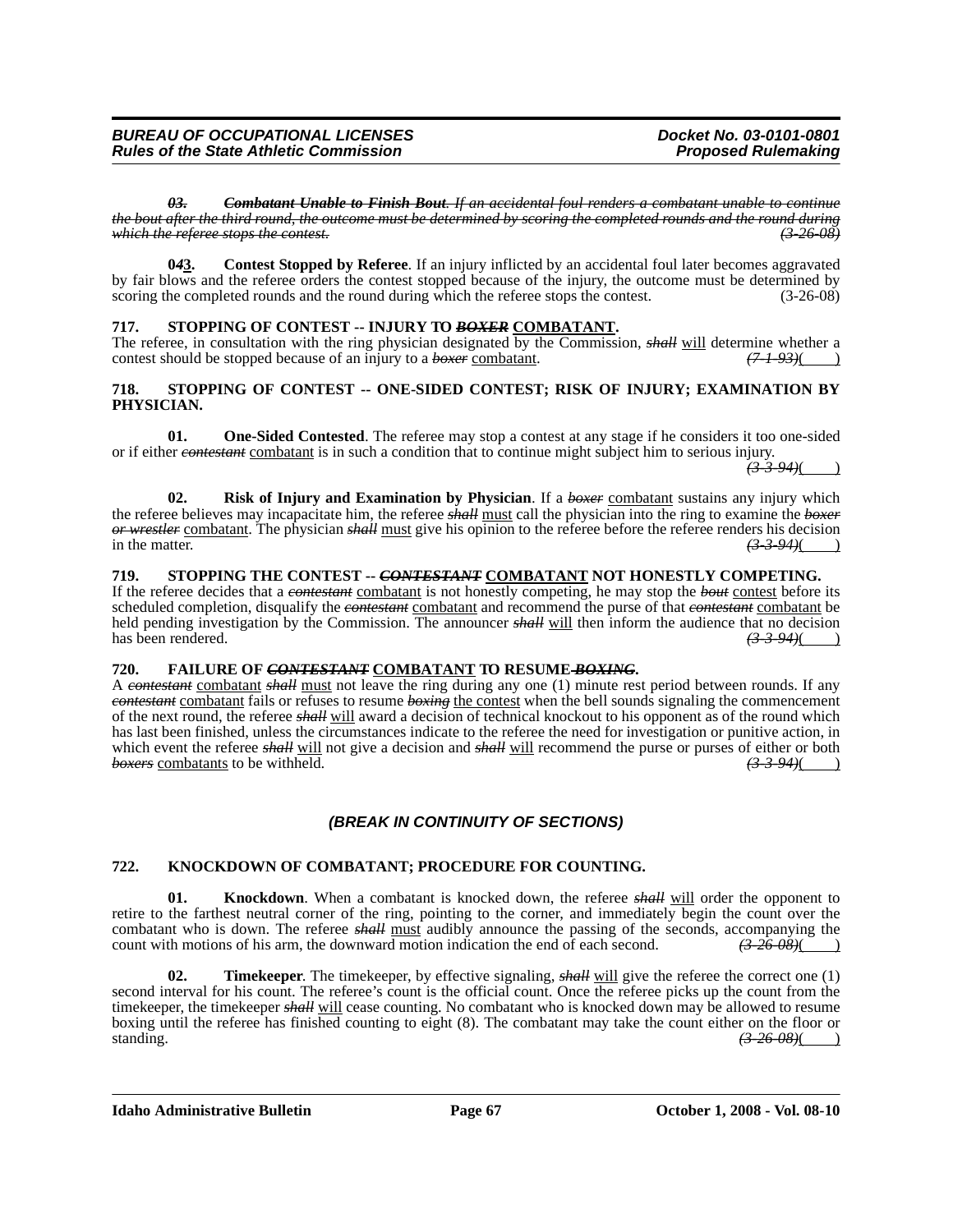**03. Failure of Opponent to Stay in Farthest Neutral Corner**. If the opponent fails to stay in the farthest neutral corner, the referee *shall* will cease counting until he has returned to his corner and *shall* will then go on with the count form the point at which it was interrupted. If the combatant who is down arises during the count, the referee may step between the combatants long enough to assure himself that the combatant just arisen is in condition to continue. If so assured, he *shall* will, without loss of time, order both combatants to go on with the contest. During the intervention by the referee the striking of a blow by either combatant may be ruled a foul. *(3-26-08)*( )

**04. Knock-Out**. When a combatant is knocked out, the referee *shall* must perform a full ten (10) second count unless, in the judgment of the referee, the safety for the combatant would be jeopardized by such a count. If the combatant who is knocked down is still down when the referee calls the count of ten (10), the referee *shall* must wave both arms to indicate that he had been knocked out and *shall* must raise the hand of the opponent as the winner.  $\left(3-26-08\right)\left(1-\right)$ the winner.  $\frac{(3-26-08)}{2}$ 

**05. Both Combatants Down**. If both combatants go down at the same time, the count *shall* must be continued as long as one (1) is still down. If both combatants remain down until the count of ten (10), the contest must be stopped and the decision is a technical draw.  $\left( \frac{3-26-0.8}{2} \right)$ must be stopped and the decision is a technical draw.  $(3-26-08)$  (*)* 

**06. Combatants Down -- Referee Counting**. If a combatant is down *and the referee is in the course of counting at the end of:* as a result of a legal blow at or near the end of a round, the ring official must continue the count. The combatant cannot be saved by the bell.  $\left(3.26-0.06\right)$ count. The combatant cannot be saved by the bell.

*a. A round other than the final round, the bell indicating the end of the round must not be sounded, but the bell must be sounded as soon as the downed combatant regains his feet.* 

*b. The final round, the bell must be sounded indicating the end of the round and contest. (3-3-94)*

*07. Combatant Down -- Round Terminates. When a combatant has been knocked down before the normal termination of a round and the round terminates before he has arisen from the floor of the ring: (3-26-08)*

*a. If the round is other than the final round, the referee's count must be continued. If the combatant who is down fails to arise before the count of ten (10), he is considered to have lost the contest by a knockout in the round that was just concluded. (3-26-08)*

*b. If the round is the final round, the referee's count must be continued upon the sound of the bell terminating the round.* 

**0***8***6. Knockdown After Bell Has Sounded**. If a legal blow struck in the final seconds of a round causes a combatant to go down after the bell has sounded, that knockdown must be regarded as having occurred during the round just ended and the appropriate count must continue into the rest period following the bell.  $(3-26-08)$ 

**0***8***7. Knockdown After Bell Has Sounded**. If a legal blow struck in the final seconds of a round causes a combatant to go down after the bell has sounded, that knockdown must be regarded as having occurred during the round just ended and the appropriate count must continue into the rest period following the bell.  $(3-26-08)$ 

**0***9***8. Three Knockdowns in Same Round**. *Any combatant who is knocked down three (3) times in the same round automatically loses the contest by technical knockout. The Commission may, by prior directive, waive the provisions of this subsection.* There is no three (3) knockdown limit. *(3-26-08)*( )

## *(BREAK IN CONTINUITY OF SECTIONS)*

## **724. ADJUDICATION OF TECHNICAL KNOCKOUT.**

**01. Contest Termination**. It must be adjudged a technical knockout to the credit of the winner if a contest is terminated because a *contestant* combatant is: *(3-3-94)*(3-3-94)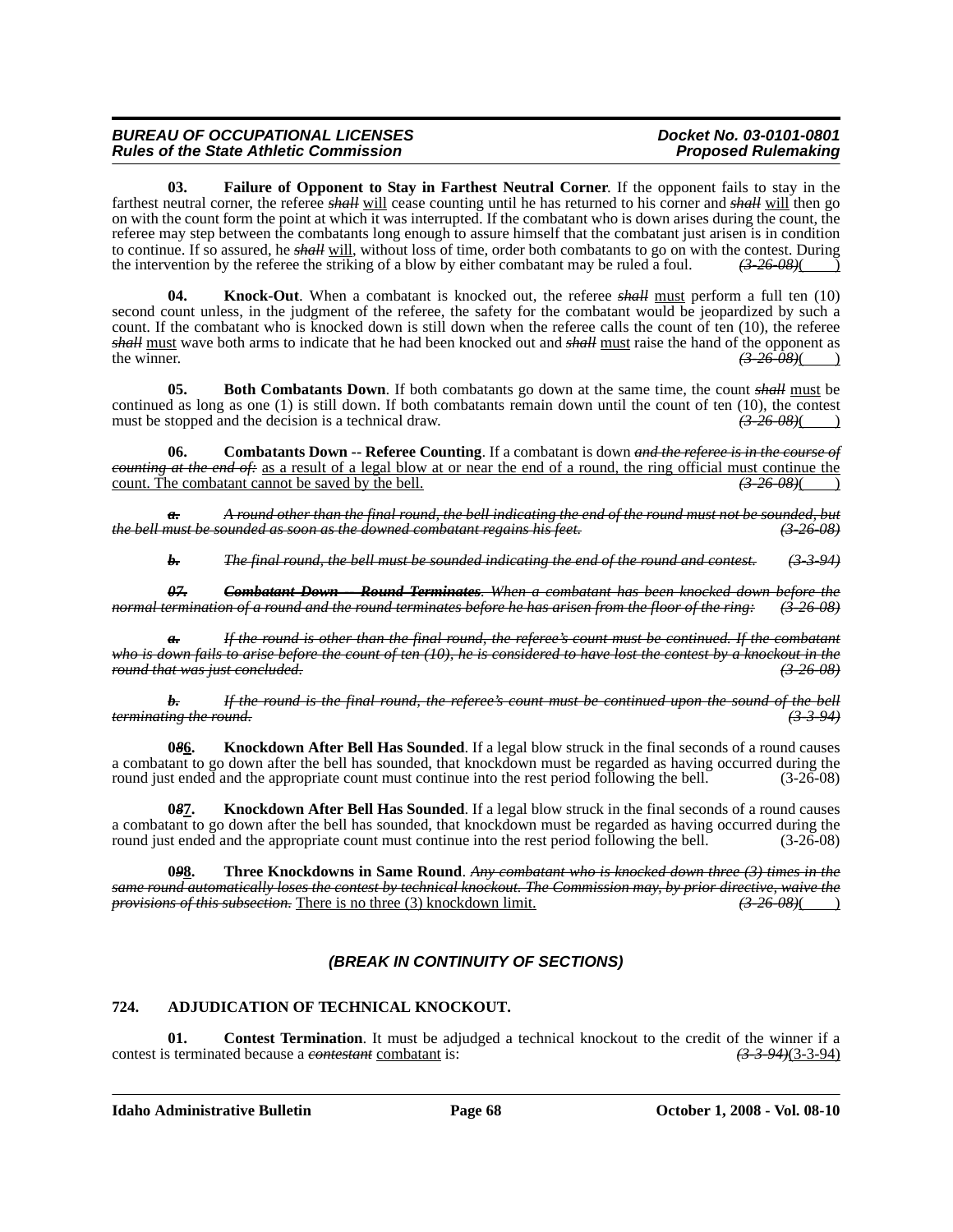| $\theta$ .        | Knocked down three (3) times in the same round: | (3394)     |
|-------------------|-------------------------------------------------|------------|
| ba.               | Unable to continue;                             | $(3-3-94)$ |
| eb.               | Not honestly competing;                         | $(3-3-94)$ |
| $d_{\mathcal{L}}$ | Injured; or                                     | $(3-3-94)$ |
| <u>ed</u> .       | Disqualified.                                   | $(3-3-94)$ |

**02.** Win by Other Than Full Count. A contest which is won by other than a full count of ten (10) or ng of the judges must be adjudged a technical knockout to the credit of the winner. (3-3-94) the scoring of the judges must be adjudged a technical knockout to the credit of the winner.

## *(BREAK IN CONTINUITY OF SECTIONS)*

#### **726. WHEN** *BOXER* **COMBATANT FALLS FROM RING DURING ROUND.**

**01.** *Contestant* **Combatant Knocked or Falls from Ring Platform**. A *contestant* combatant who has been knocked or has fallen through the ropes and over the edge of the ring platform during the contest may be helped back by anyone except his seconds or manager, and the referee may allow a reasonable amount of time for the *contestant* combatant to return to the ring. If the *contestant* combatant is on the ring platform outside the ropes, he must enter the ring immediately where he may resume the contest or take a count. The referee *shall* must start the count as soon as the *contestant* combatant who had fallen is back in the ring.  $(3-3-94)$ 

**02. Stalling Outside Ropes**. If the *contestant* combatant stalls for time outside the ropes, the referee *shall* must start the count without waiting for him to reenter the ring. *(3-3-94)*( )

**03.** *Boxer* **Combatant to Neutral Corner**. When one (1) *boxer* combatant has fallen through the ropes, the other *boxer shall* combatant must retire to the farthest corner and stay there until ordered to continue the contest by the referee.  $\left(3-3-94\right)$ contest by the referee.

**04. Penalty**. A *contestant* combatant who deliberately wrestles or throws an opponent from the ring, or who hits when he is partly out of the ring and is prevented by the ropes from assuming a position of defense, may be penalized.  $\frac{(3.3.94)}{(1.3.94)}$ penalized. *(3-3-94)*( )

## *(BREAK IN CONTINUITY OF SECTIONS)*

#### **729. CHANGE OF DECISION IN** *BOXING* **CONTEST.**

The Commission will not change a decision rendered at the end of any boxing contest unless:  $(3-3-94)$ 

**01.** Collusion. The Commission determines that there was collusion affecting the result of the contest; (3-3-94)

**02. Error in Scoring**. The compilation of scorecards of the judges discloses an error which shows that the decision was given to the wrong boxer; or (3-3-94)

**03. Error in Interpretation of Rules**. As a result of an error in interpreting a provision of this chapter, ee has rendered an incorrect decision. (3-3-94) the referee has rendered an incorrect decision.

#### **04. Failure of Drug Test**. The Commission determines that there was a violation of Section 900.

 $($  )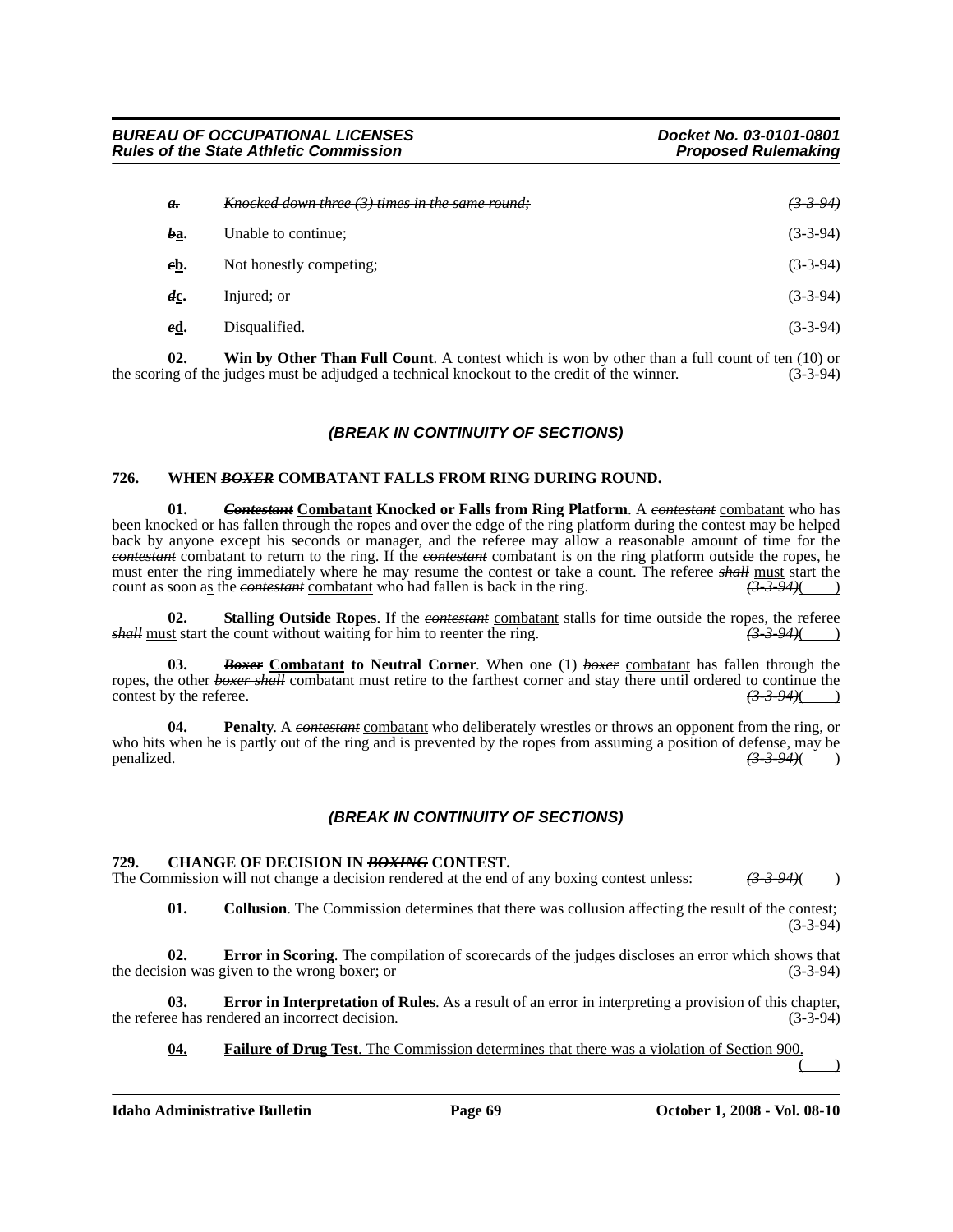## *(BREAK IN CONTINUITY OF SECTIONS)*

## **731. MARTIAL ARTS AND MIXED MARTIAL ARTS (MMA).**

**01.** *Martial Arts Regulated as Boxing. Martial arts exhibitions and contests involving combative contact between contestants or between participants, such as body-to-body blows, holds, kicks, or throws, and fullcontact martial arts exhibitions and contests, are subject to and must comply with all provisions of Title 54, Chapter 4, Idaho Code, relating to boxing, and all Commission rules relating to boxing, except to the extent specifically exempted by statute or rule.* Regulation of Marital Arts and MMA. Except to the extent set forth under Rules 731-<br>799, all requirements and the limitations relating to combatants and licenses (as set forth within Title 54 Idaho Code, and in the remaining rules of the Commission) will apply to all martial arts and MMA contests and exhibitions. Notwithstanding the foregoing, at its sole discretion, the Commission may (by specific reference in the sanctioning permit) allow the use of other requirements and limitations during a particular martial arts contest or exhibition.  $(46.05)($ exhibition. *(4-6-05)*( )

**02. Practices, Belt Promotions, and Non-Contact Demonstrations**. Martial arts practices, belt promotion testing and demonstrations (as used herein the term demonstrations means exhibitions that do not involve combative contact between *contestants* combatants or between participants) conducted by martial arts schools are not considered to be boxing and are exempt from the licensing requirements of Title 54, Chapter 4, Idaho Code.

 $(4.6 - 0.5)$ 

**03. Licensing Exemption**. Martial arts schools that meet the conditions set forth within Section 54- 406(2)(b), Idaho Code, may apply to the Commission for exemption from licensing and sanctioning permit requirements relating to exhibitions and contests. (4-6-05)

**04. Use of Official Rules for Art**. Martial arts contests and exhibitions must be conducted pursuant to the official rules of the particular art. The sponsoring organization or promoter must file a copy of the official rules with the Commission before the Commission will issue a sanctioning permit for the contest or exhibiti with the Commission before the Commission will issue a sanctioning permit for the contest or exhibition.

**Boxing Gloves**. The requirement set forth in Section 54-414, Idaho Code, of wearing boxing gloves applies to kickboxing but *shall* will not apply to any other form of martial art unless the use of boxing gloves is required by the official rules of that particular art. Any gloves utilized *shall* must be in good condition as approved by the commission. For the main and semi main events gloves *shall* must be in new condition and of the same brand for combatants. for combatants.

*06. Other Requirements and Limitations. Except to the extent set forth in Rule 732, all requirements and the limitations relating to boxing (as set forth within Title 54, Chapter 4, Idaho Code, and in the remaining rules of the Commission) shall apply to all martial arts contests and exhibitions. Notwithstanding the foregoing, at its sole discretion, the Commission may (by specific reference in the sanctioning permit) allow the use of other requirements and limitations during a particular martial arts contest or exhibition. (4-6-05)*

## **732. MMA EQUIPMENT.**

The Commission is the final authority in all equipment matters. The following is a list of required equipment for MMA contests:

**01. Commission Approved Mouthpiece**. All combatants are required to wear a mouthpiece during the contest. It is strongly recommended that all combatants have two (2) form fitted mouthpieces available for use in each  $\frac{\text{const.}}{\text{const.}}$ 

a. To Begin the Round. The round cannot begin if the mouthpiece is not inside the combatant's mouth and set in place.

b. During the Contest. The mouthpiece must be inside the combatant's mouth and properly set at all times during the contest.

**Idaho Administrative Bulletin Page 70 October 1, 2008 - Vol. 08-10**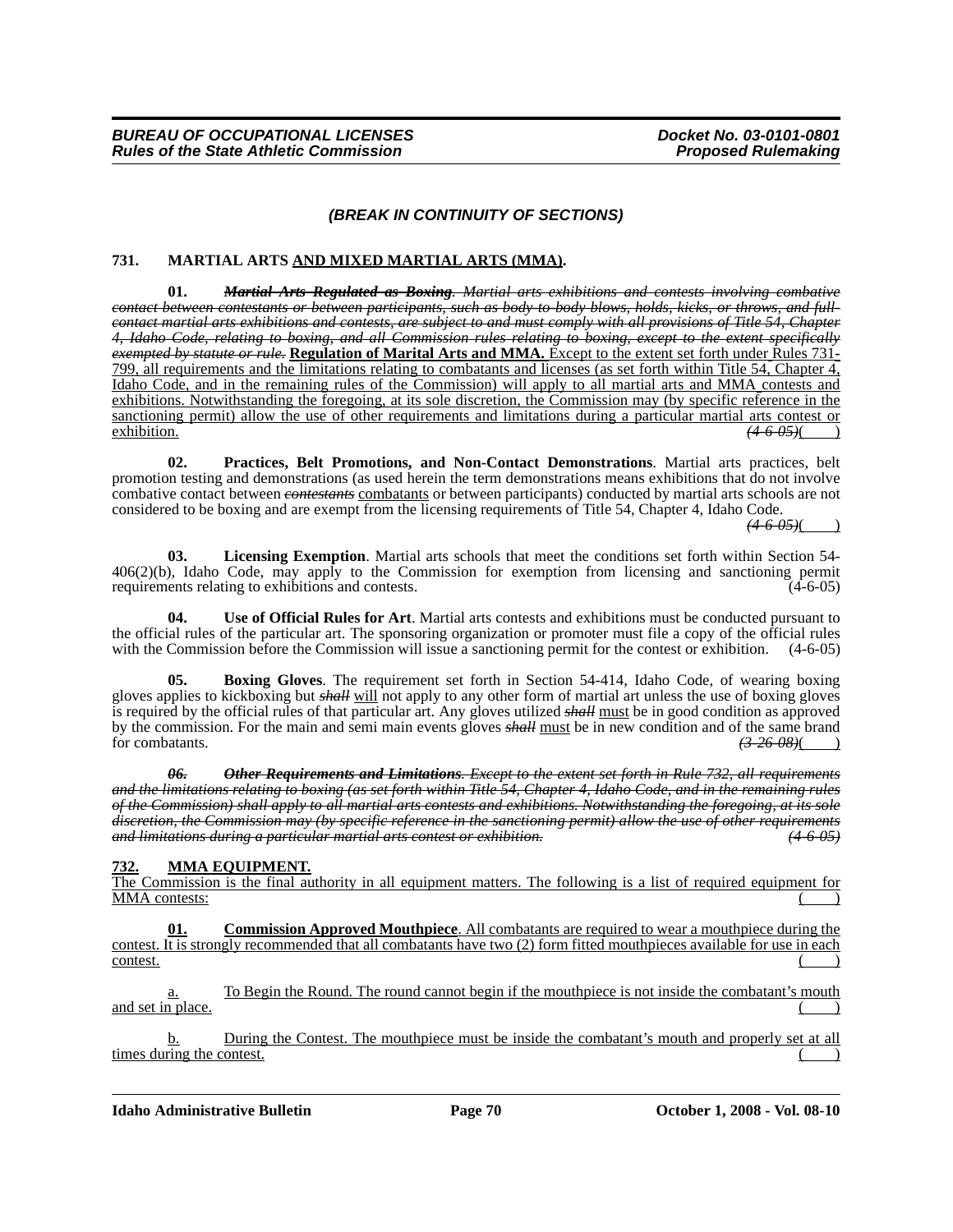| c.                             | Dislodged Mouthpiece. If the mouthpiece is dislodged during the contest, the referee will wait until<br>the first opportune moment, without interfering with the action, call time out, and have the mouthpiece replaced.                                                                                       |  |
|--------------------------------|-----------------------------------------------------------------------------------------------------------------------------------------------------------------------------------------------------------------------------------------------------------------------------------------------------------------|--|
|                                |                                                                                                                                                                                                                                                                                                                 |  |
| d<br>the following situations: | Violations. At the discretion of the referee, points may be deducted or a disqualification rendered in                                                                                                                                                                                                          |  |
| <u>i.</u>                      | When the mouthpiece is not being properly kept inside of the combatant's mouth;                                                                                                                                                                                                                                 |  |
| ii.                            | When the mouthpiece is purposely spit out; or                                                                                                                                                                                                                                                                   |  |
| iii.                           | When the corner fails to have the combatant resume competition with the mouthpiece in place or<br>delays in replacing the mouthpiece after it becomes dislodged.                                                                                                                                                |  |
| 02.                            | <b>Commission Approved MMA Gloves.</b>                                                                                                                                                                                                                                                                          |  |
| a.                             | General. The gloves must be examined by the Commission and the referee. If padding in the gloves<br>is found to be misplaced or lumpy, or if any gloves are found to be imperfect, they must be changed before the contest<br>starts. No breaking, roughing or twisting of gloves is permitted.                 |  |
| <u>b.</u>                      | Weight: Each combatant must wear gloves that are not less than four (4) ounces in weight;                                                                                                                                                                                                                       |  |
| $c_{\bullet}$                  | Specifications. Each combatant must wear open finger gloves that have no padding in the palm or<br>fingertip area and that are appropriate in weight for the combatant's hand size. Under no circumstances will a<br>combatant be allowed to wear bag gloves or any other gloves with metal or plastic inserts. |  |
| 03.                            | <b>Commission Approved Attire.</b>                                                                                                                                                                                                                                                                              |  |
| a.                             | Each combatant must wear a foul-proof groin protector.                                                                                                                                                                                                                                                          |  |
| b.                             | Each female combatant must wear Commission-approved form fitting breast support protection.<br>Supports may not have brace, metal or hard material of any kind.                                                                                                                                                 |  |
| c.<br>shorts and rash guard.   | For male combatants, no body shirts or pants are allowed. Female combatants must wear fighting                                                                                                                                                                                                                  |  |
| d.                             | Combatant may only use soft materials to tie hair.                                                                                                                                                                                                                                                              |  |
| <u>04.</u>                     | <b>Prohibited Equipment and Attire.</b>                                                                                                                                                                                                                                                                         |  |
| a.                             | The following equipment and attire are prohibited:                                                                                                                                                                                                                                                              |  |
| i.                             | Shoes;                                                                                                                                                                                                                                                                                                          |  |
| ii.                            | Facial hair, if determined by the Commission to pose a health, safety or sanitary issue;                                                                                                                                                                                                                        |  |
| <u>ііі.</u>                    | Tar material on any part of the body;                                                                                                                                                                                                                                                                           |  |
| <u>iv.</u>                     | Henna-type tattoos;                                                                                                                                                                                                                                                                                             |  |
| $\underline{V}$ .              | Piercing accessories; and                                                                                                                                                                                                                                                                                       |  |
| <u>vi.</u>                     | Makeup of any kind.                                                                                                                                                                                                                                                                                             |  |
| <u>b.</u>                      | Masks, costumes, and props must be approved by the Commission prior to usage.                                                                                                                                                                                                                                   |  |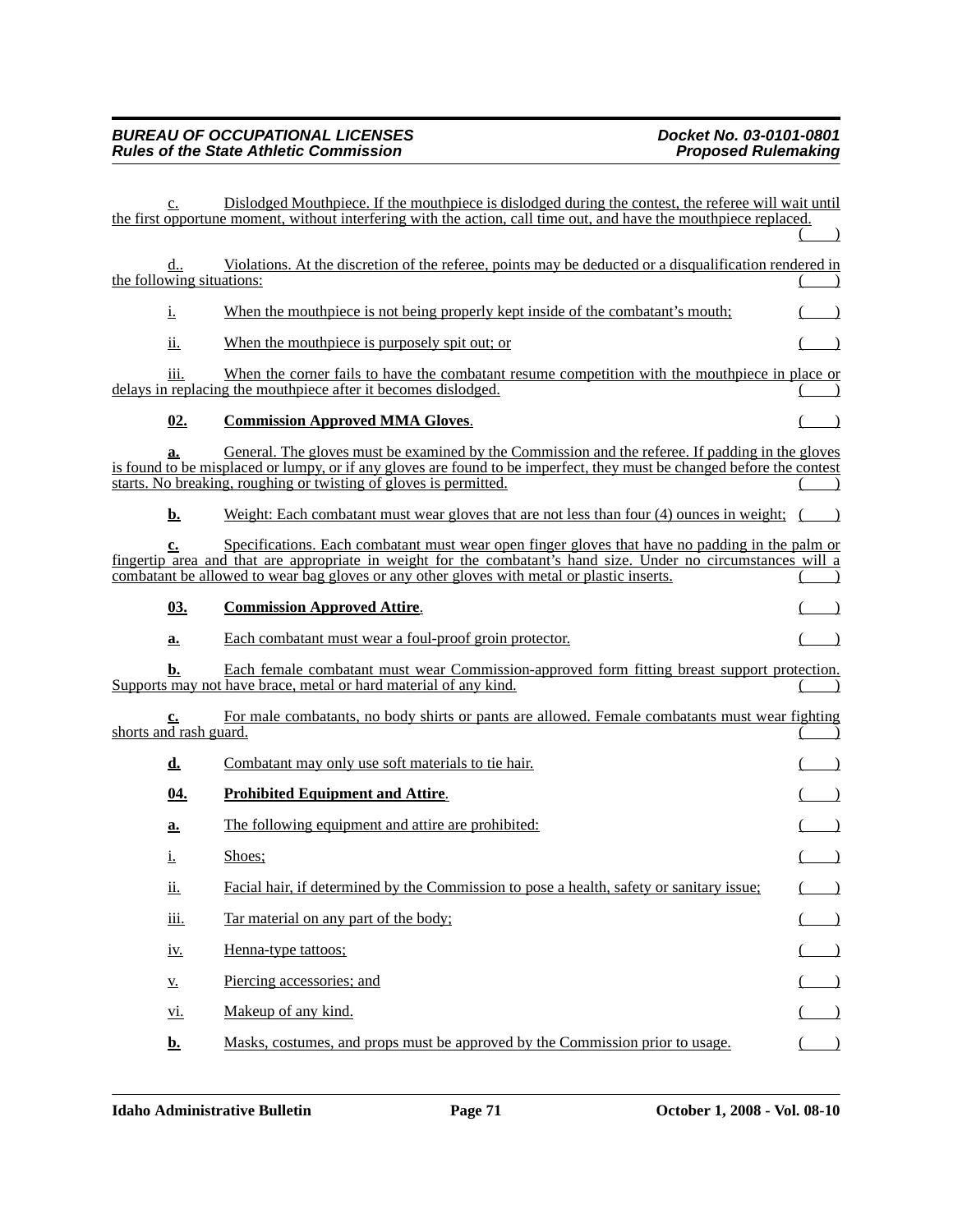# *BUREAU OF OCCUPATIONAL LICENSES Docket No. 03-0101-0801 Rules of the State Athletic Commission* **c.** Fingernails and toenails must be cut and trimmed prior to a contest. **733. FAIR TECHNIQUES AND FOULS IN MMA EVENTS. 01. Fair Techniques**. Fair MMA techniques include the use of striking and grappling techniques, either while standing or on the ground, subject to techniques designated by the rules as fouls. **02. Fouls**. The following actions will constitute fouls during any professional MMA competition:  $($  ) **a.** Head Butting. Head-butting or striking with the head in any manner. Any use of the head as a striking instrument whether head to head, head to body or otherwise is illegal. **b.** Eye-gouging. Eye-gouging by means of fingers, chin, or elbow is illegal. Legal strikes or punches that contact the combatant's eye socket are not eye gouging and will be considered legal attacks. Biting. Biting in any form is illegal. A combatant must recognize that a referee may not be able to physically observe some actions and must make the referee aware if they are being bitten during an exhibition of unarmed combat. (a) Hair Pulling. Pulling the hair in any manner is an illegal action. A combatant may not grab hold of an opponent's hair in order to control the opponent in any way. **e.** Fish Hooking. Any attempt by a combatant to use his fingers in a manner that attacks an opponent's mouth, nose, or ears, or stretching the skin to that area, will be considered "Fishhooking." Fishhooking generally is the placing of fingers into the mouth of an opponent and pulling the hands in opposite directions while holding onto the skin of the opponent. **f.** Groin Attacks. Any attack to the groin area, including striking, grabbing, pinching or twisting, is  $\frac{1}{2}$  illegal. **g.** Smothering. Cupping a hand over an opponent's mouth is illegal. **h.** Vertical Elbows. Elbows thrown from vertical angle are illegal. Elbows thrown from any other angle are legal.

**i.** Knee strikes to the Head (standing or grounded fighter). No knee strikes of any kind are allowed to a combatant's head during the contest. During the standing portion of the contest combatants are allowed to knee to the body and the legs. When a combatant goes to the ground, knees to the body are allowed.

**j.** Back of Head Strikes. Strikes to the back of the head are illegal. The back of the head is considered from the crown of the head down the centerline of the skull into the spine, with a one (1) inch variance to each side, similar to a mohawk haircut. Strikes that are thrown to areas behind the ears but not within the mohawk limitation are legal strikes.

**k.** Hand Chokes. Hand chokes are illegal. A combatant may not attack an opponent with a choke utilizing only his hand or hands in an attempt to submit an opponent. A common phrase for this type of choke is the "C clamp" choke wherein the thumb is placed on one side of an opponent's neck with the fingers on the opposite side.  $($  )

**l.** Fingers. A combatant may not place his fingers into an open laceration on an opponent in an attempt to enlarge the cut. A combatant may not place his fingers into an opponent's nose, ears, mouth, or any body  $\frac{\text{cavity}}{\text{cavity}}$ 

**m.** Small Joint Manipulation. Small joint manipulation is illegal. Fingers and toes are small joints.<br>Wrists, ankles, knees, shoulders and elbows are all large joints. knees, shoulders and elbows are all large joints.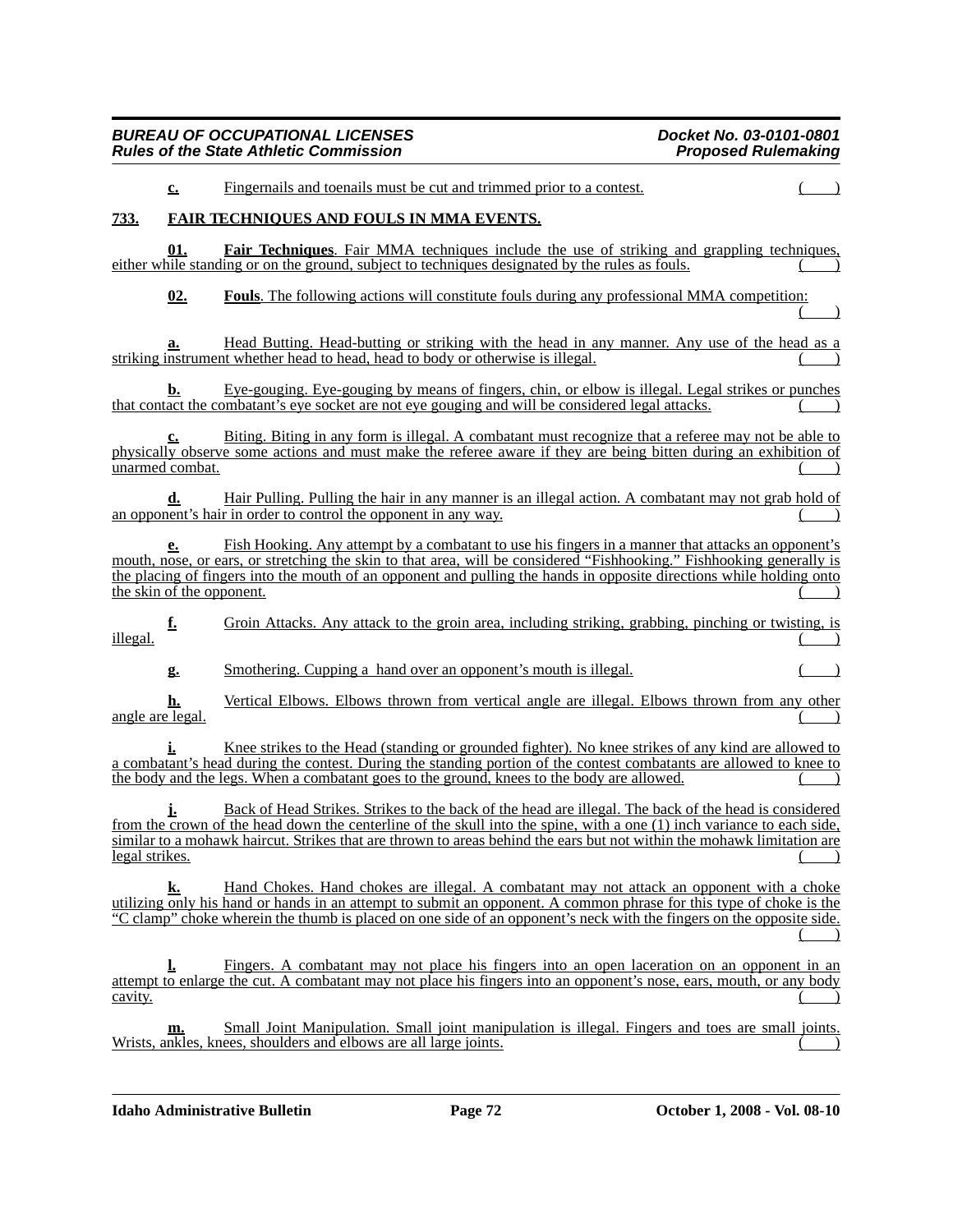| <u>n.</u><br>are allowed.               | Spine Attacks (strikes and locks). No striking attacks to the spine or locks, such as the "Twister,"                                                                                                                                                                                                                                                                                                                                                                                                                                                                                                                                                           |
|-----------------------------------------|----------------------------------------------------------------------------------------------------------------------------------------------------------------------------------------------------------------------------------------------------------------------------------------------------------------------------------------------------------------------------------------------------------------------------------------------------------------------------------------------------------------------------------------------------------------------------------------------------------------------------------------------------------------|
| <u>o.</u><br>illegal.                   | Throat Strikes. Throat strikes of any kind including, without limitation, grabbing the trachea are                                                                                                                                                                                                                                                                                                                                                                                                                                                                                                                                                             |
|                                         | No directed throat strikes are allowed. A directed attack would include a combatant pulling an<br>opponent's head in a way to open the neck area for a striking attack. Directed throat attacks are not punches that<br>connect during an exchange from the standing position while combatants are engaged in combat.                                                                                                                                                                                                                                                                                                                                          |
| 11.<br>to submit the opponent.          | A combatant may not gouge his fingers or thumb into an opponent's neck or trachea in an attempt                                                                                                                                                                                                                                                                                                                                                                                                                                                                                                                                                                |
| iii.                                    | All arm chokes such as the "rear naked," "guillotine" and "bar arm" are legal.                                                                                                                                                                                                                                                                                                                                                                                                                                                                                                                                                                                 |
| р.                                      | Skin Clawing. Any attack that targets the combatant's skin by clawing at the skin or attempting to<br>pull or twist the skin to apply pain is illegal.                                                                                                                                                                                                                                                                                                                                                                                                                                                                                                         |
| <u>a.</u>                               | Head and Groin Kicking. Kicking the head or groin of a grounded opponent is illegal. A grounded<br>opponent is any combatant who has more than just the soles of the feet on the ground. If the referee determines that a<br>combatant would be a grounded combatant, but not solely because the ring ropes or cage fence has held the<br>combatant up from the ground, the referee can instruct the combatants that the combatant held up solely by the cage<br>or ropes is being treated as a grounded combatant. A combatant can be kicked to the body when he is on the ground<br>with any type of legal kick, but may not be kicked in the head or groin. |
| r.                                      | Stomping. Stomping is illegal.                                                                                                                                                                                                                                                                                                                                                                                                                                                                                                                                                                                                                                 |
|                                         | Stomping is considered any type of striking action with the feet wherein the combatant lifts his leg,<br>bending it at the knee, and initiates a striking action with the bottom of the foot or heel. This includes stomping the<br>feet while both combatants are standing.                                                                                                                                                                                                                                                                                                                                                                                   |
| ii.                                     | Axe kicks are not stomps.                                                                                                                                                                                                                                                                                                                                                                                                                                                                                                                                                                                                                                      |
| $S_{2}$                                 | <u>Pile-driving. Pile-driving an opponent into the mat is illegal.</u>                                                                                                                                                                                                                                                                                                                                                                                                                                                                                                                                                                                         |
|                                         | A pile driver is considered to be any throw wherein a combatant controls an opponent's body by<br>placing the opponent's feet straight up in the air and the head straight down and then forcibly driving the opponent's<br>head into the canvas or flooring material.                                                                                                                                                                                                                                                                                                                                                                                         |
| 11.                                     | It should be noted that if a combatant is placed into a submission hold by his opponent and the<br>combatant is capable of elevating his opponent, the combatant may bring his opponent down in any manner because<br>the is not in control of his opponent's body. The combatant who is attempting the submission can either adjust his<br>position or let go of the hold before being slammed to the canvas. It is crucial that referees are properly advised and<br>trained on this and that the combatants fully understand this at the rules meeting.                                                                                                     |
|                                         | Throwing Opponent. Purposely throwing an opponent out of the ring or caged area is illegal. A<br>combatant will not intentionally or purposely throw an opponent out of the ring or cage.                                                                                                                                                                                                                                                                                                                                                                                                                                                                      |
| u.                                      | Holding. Holding the shorts or gloves of an opponent is not allowed. A combatant may not control<br>an opponent's movement by holding onto the opponent's shorts or gloves. A combatant may hold onto or grab an<br>opponent's hand as long as the combatant is not controlling the opponent's hand by using only the material of the<br>glove but is actually gripping the hand. It is legal for a combatant to hold onto his own gloves or shorts.                                                                                                                                                                                                           |
| $Y_{\bullet}$<br>abusive gestures, etc. | Unsportsmanlike Conduct. Engaging in any unsportsmanlike conduct is not allowed. Any type of<br>behavior or conduct observed or heard by the referee that can be considered detrimental or disrespectful towards an<br>opponent or the sport of MMA. This includes, but is not limited to, spitting at an opponent, using abusive language or                                                                                                                                                                                                                                                                                                                  |
|                                         |                                                                                                                                                                                                                                                                                                                                                                                                                                                                                                                                                                                                                                                                |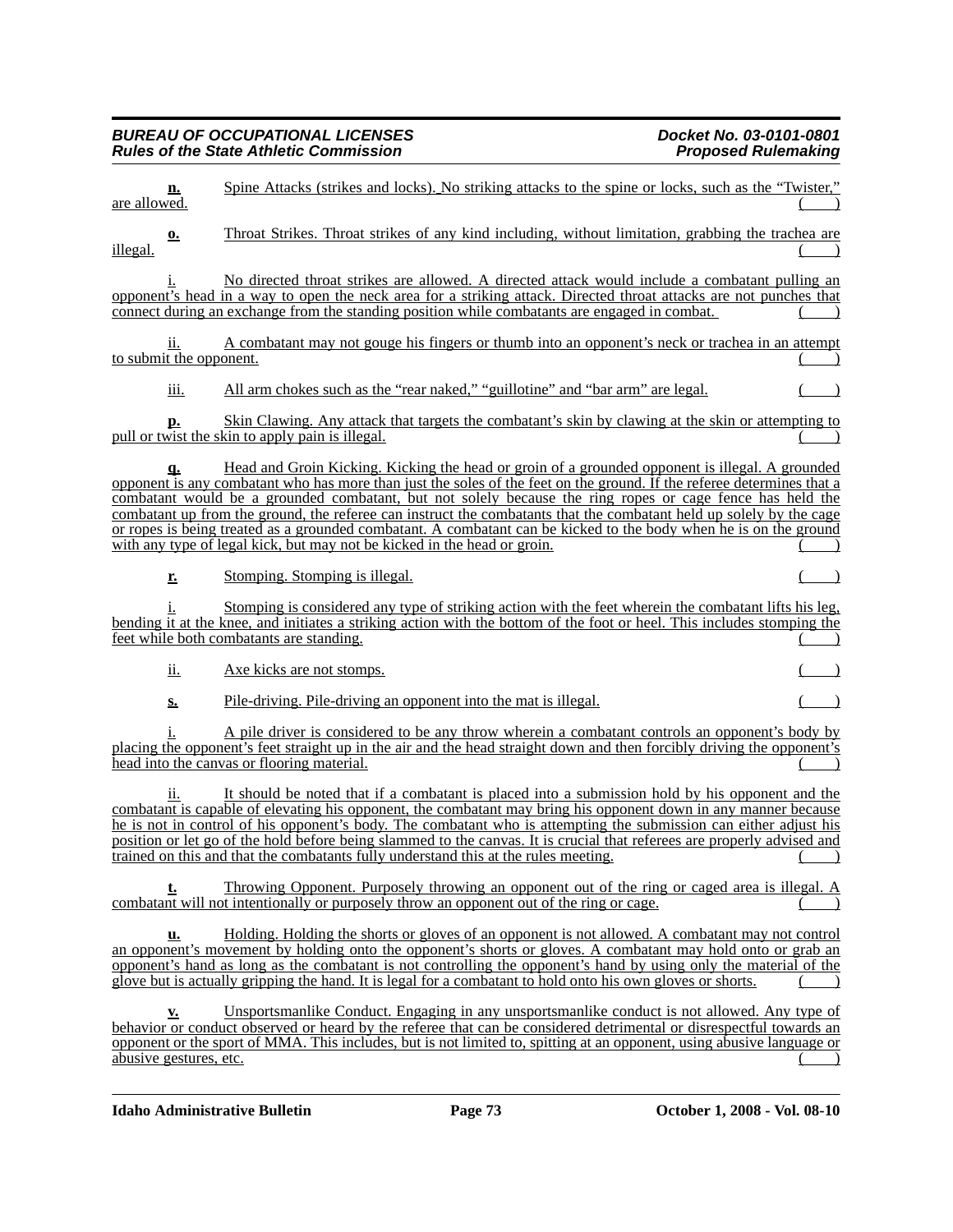#### **w.** Holding the Ropes or Fence. Holding the ropes or the fence is illegal.

i. A combatant may put his hands on the fence and push off at any time. A combatant may place his feet onto the cage and have his toes go through the fencing material at any time. If a combatant's fingers go through the cage and he grabs hold of the fence and starts to control either his body position or his opponent's body position, it is an illegal action. A combatant may not grab the ropes or wrap his arms over the ring ropes at any time.

ii. If a combatant is caught holding the fence, cage or ring rope material the referee will issue a onepoint (1) deduction from the offending combatant's scorecard.

If a point deduction for holding the fence occurs, and the fouling combatant ends up in a superior position due to the foul, the combatants will be re-started, standing in a neutral position.

**x.** Attacking During Break. Attacking an opponent on or during the break is illegal. A combatant will not engage an opponent in any manner during a time-out or break of action in competition.

**y.** A combatant will not engage an opponent in any manner while the opponent is under the care or handling of the referee.

**z.** Following Referee's Instructions. A combatant must follow the instructions of the referee at all times. Any deviation or non-compliance may result in the combatant's disqualification.

**aa.** Timidity. Timidity is defined as any action by a combatant that is used to avoid contact with his opponent or to run away from the action of the fight. Timidity, includes, without limitation, intentionally avoiding contact with an opponent or consistently dropping the mouthpiece or faking an injury. The referee may also call timidity on a combatant for attempting to receive time by falsely claiming a foul or injury, for purposely dropping or spitting out his mouthpiece, or for committing any other action designed to stall the contest.

**bb.** Interference by the Corner. Interference by the corner is defined as any action or activity aimed at disrupting the contest or causing an unfair advantage to a combatant. Corners are not allowed to distract the referee or influence the actions of the referee in any manner.

#### **03. Time Considerations for Fouls**. ( )

**a.** A combatant who has been struck with a low blow is allowed up to five (5) minutes to recover from the foul and can continue on in the contest if allowed to by the ringside physician. ( )

If the combatant states that they can continue on before the five (5) minute time allotment has expired, then as soon as is practical the referee will restart the contest.

ii. If the combatant goes over the five (5) minute time allotment, the contest cannot be restarted and must be stopped. The outcome is determined by the round and time in which the contest was stopped.

**b.** If a combatant is fouled by a blow that the referee deems illegal, the referee must stop the action and call for time. The referee must take the injured combatant to the ringside physician and have the ringside physician examine the combatant to determine the combatant's ability to continue on in the contest. The ringside physician has up to five (5) minutes to make his determination. If the ringside physician determines that the combatant can continue on in the contest, then as soon as is practical the referee will restart the contest. Unlike the low blow foul, the combatant does not have the five (5) minute time allotment to use at his discretion.

**c.** If the referee stops the contest and employs the use of the ringside physician, the ringside physician's examination must not exceed five (5) minutes. If five (5) minutes is exceeded, the contest cannot be restarted and must be stopped.

**d.** If the ringside physician deems a combatant unfit to continue, the referee must immediately stop the contest. If the combatant is deemed unfit to continue by the ringside physician and part of the five (5) minute foul

**Idaho Administrative Bulletin Page 74 October 1, 2008 - Vol. 08-10**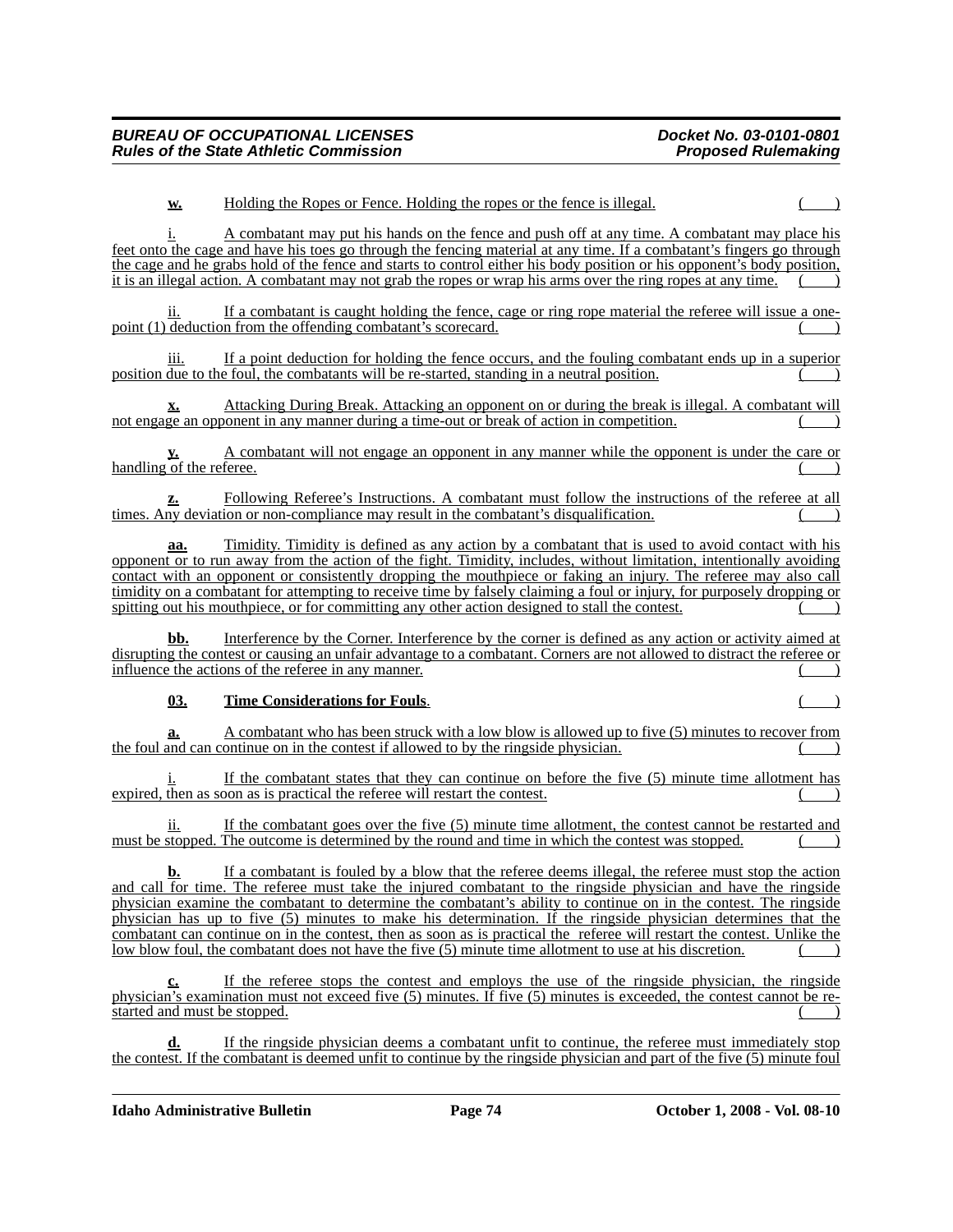time is remaining, the combatant cannot use the remaining time. This will be enforced for all listed fouls, with the exception of a low blow foul.

## **04. Intentional Fouling**. ( )

**a.** Intentional Fouling Causing Injury. When a contest is interrupted due to an injury caused by an intentional foul, the referee, in consultation with the ringside physician, will determine whether the intentionally fouled combatant can continue or not. If it is determined that a combatant has been accidentally fouled and the combatant's chance of winning has not been seriously jeopardized as a result of the foul, the referee may order the contest continued after a reasonable interval. A combatant who is fouled with a low blow has up to five (5) minutes to recover.  $($ 

**b.** Combatant Unable to Continue Contest. If the injured combatant is unable to continue, the offending combatant will be disqualified and may be subject to discipline. Disposition of the penalty to be imposed upon the combatant will be determined by action of the Commission or the Commission's representative.

**c.** Technical Decisions. If the referee or the ringside physician, or both, determine that the contest may continue after an injury resulting from an intentional foul and the injury inflicted by the intentional foul later becomes aggravated by fair blows, a technical decision will be rendered. If the technical decision rule is applied and the contest goes to the scorecards: ( )

If after the second or third round the fouled combatant is ahead on the scorecards, the fouled combatant wins by "Technical Decision."

ii. If after the second or third round the fouled combatant is even or behind on the scorecards, the result is a "Technical Draw."

## **05. Accidental Fouling.** ( )

**a.** Accidental Fouling Causing Injury. When a contest is interrupted due to an injury caused by an accidental foul, the referee, in consultation with the ringside physician, will determine whether the combatant who has been fouled can continue or not. If it is determined that a combatant has been accidentally fouled and the combatant's chance of winning has not been seriously jeopardized as a result of a foul, the referee may order the contest continued after a reasonable interval. A combatant who is fouled with a low blow has up to five (5) minutes to recover.  $($ 

**b.** Combatant Unable to Continue Contest. If the referee or the ringside physician, or both, determine that the contest may not continue because of an injury suffered as the result of an accidental foul or because of an injury inflicted by an accidental foul which later becomes aggravated by fair blows, a Technical Decision will be rendered. rendered. ( ) and the contract of the contract of the contract of the contract of the contract of the contract of the contract of the contract of the contract of the contract of the contract of the contract of the contract

| then:                                               | <u>c.</u>  | Technical Decision. If the Technical Decision rule is applied and the contest goes to the scorecards,                                                                                                 |
|-----------------------------------------------------|------------|-------------------------------------------------------------------------------------------------------------------------------------------------------------------------------------------------------|
| $rac{\underline{i}}{\underline{i}}$ . Decision"; or |            | After the second or third round the combatant who is ahead on the scorecards wins by "Technical                                                                                                       |
|                                                     | <u>ii.</u> | After the second or third round ends, it is a "No Decision."                                                                                                                                          |
|                                                     | <u>06.</u> | Fouls or Unsportsmanlike Conduct During the One Minute Rest Period in MMA Contest.                                                                                                                    |
|                                                     | a.         | If a combatant fouls or acts in an unsportsmanlike manner during the one (1) minute rest period, the<br>referee will deduct points from the offending combatant based on the severity of the offense. |
|                                                     | b.         | The Chief Second is responsible for all corner activities. Any illegal activity may cause the Chief<br>Second to be immediately removed from the corner from the entire contest.                      |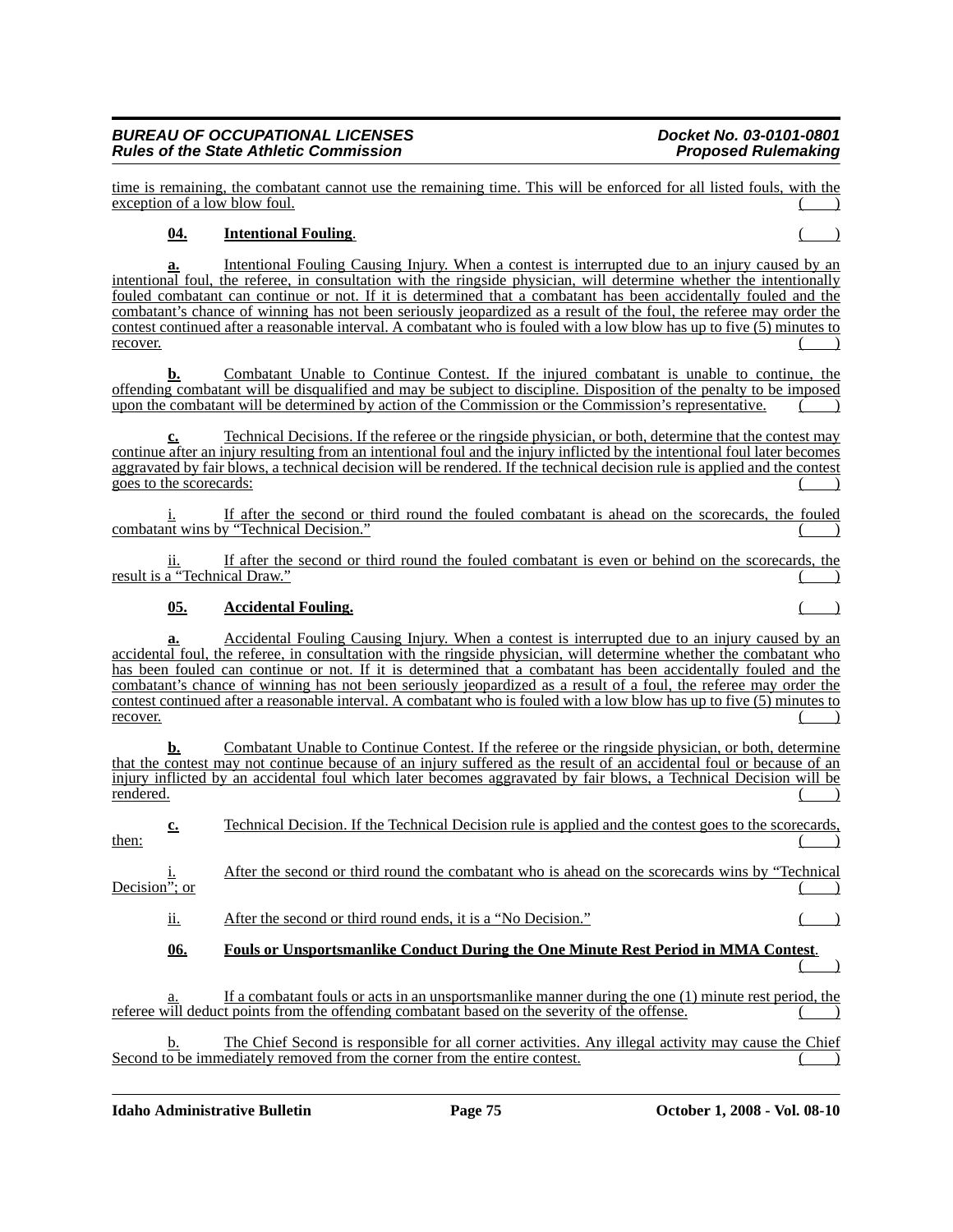**07. Concussive Head Impact Fouls in MMA Contest**. Before allowing a contest to continue, the referee should consult with the ringside physician in all cases involving concussive head fouls. The referee, in conjunction with the ringside physician, will determine the length of time needed to evaluate the affected combatant's suitability to continue.

Intentional Fouls to the Head in MMA Contest. If the referee determines that a foul to the head was intentional, he must follow the Intentional Foul rule. The referee must consider that allowing the contest to continue may subject the combatant to a severe injury.

i. If the affected combatant is not badly injured and his chance of winning has not been seriously jeopardized because of the foul, the contest may be allowed to continue. If the contest is allowed to continue, the offending combatant will be issued an official warning and have one (1) point deducted from his score in the round.  $($  )

If the referee determines that the affected combatant cannot continue, the offending combatant will lose by " $\overline{\text{Disqualification}}$ ."

**b.** Accidental Fouls to the Head in MMA Contest. If the referee determines that a foul to the head was accidental, he will follow the Accidental Foul rule. The referee must consider that allowing the contest to continue may subject a combatant to a severe injury.

If the affected combatant is not badly injured and his chance of winning has not been seriously jeopardized because of the foul, the contest may be allowed to continue.

ii. If the contest cannot continue the Technical Decision rule will be applied. ( )

## **08.** Low Blow in MMA Contest.

**a.** Intentional. If the referee determines that the low blow foul was intentional, he will follow the Intentional Foul rule.

If the offended combatant is not badly injured and their chance of winning has not been seriously  $j$ <sub>e</sub> ieopardized because of the foul, the Five  $(5)$  Minute rule may be applied.

ii. If the referee determines that the athlete cannot continue, the offending combatant will lose by "Disqualification."

**b.** Accidental. In cases where a combatant is hit with an accidental low blow and claims injury, the referee, at his discretion, may apply the Five (5) Minute rule. If the injured combatant cannot resume fighting before the recovery period ends, the injured combatant will lose the contest by "No Contest."

| c.  | The Five (5) Minute Rule is only applicable to low blow fouls.                              |  |
|-----|---------------------------------------------------------------------------------------------|--|
| 09. | <b>Disqualification.</b> A combatant will lose by "Disqualification" when he:               |  |
| a.  | Intentionally fouls and causes harm to his opponent;                                        |  |
| b.  | Continually refuses to follow the rules; or                                                 |  |
| c.  | Continually disobeyes the referee.                                                          |  |
| 10. | Referee Action on Fouls in MMA Contest.                                                     |  |
| a.  | The referee must inform the Commission Representative as soon as possible of the following: |  |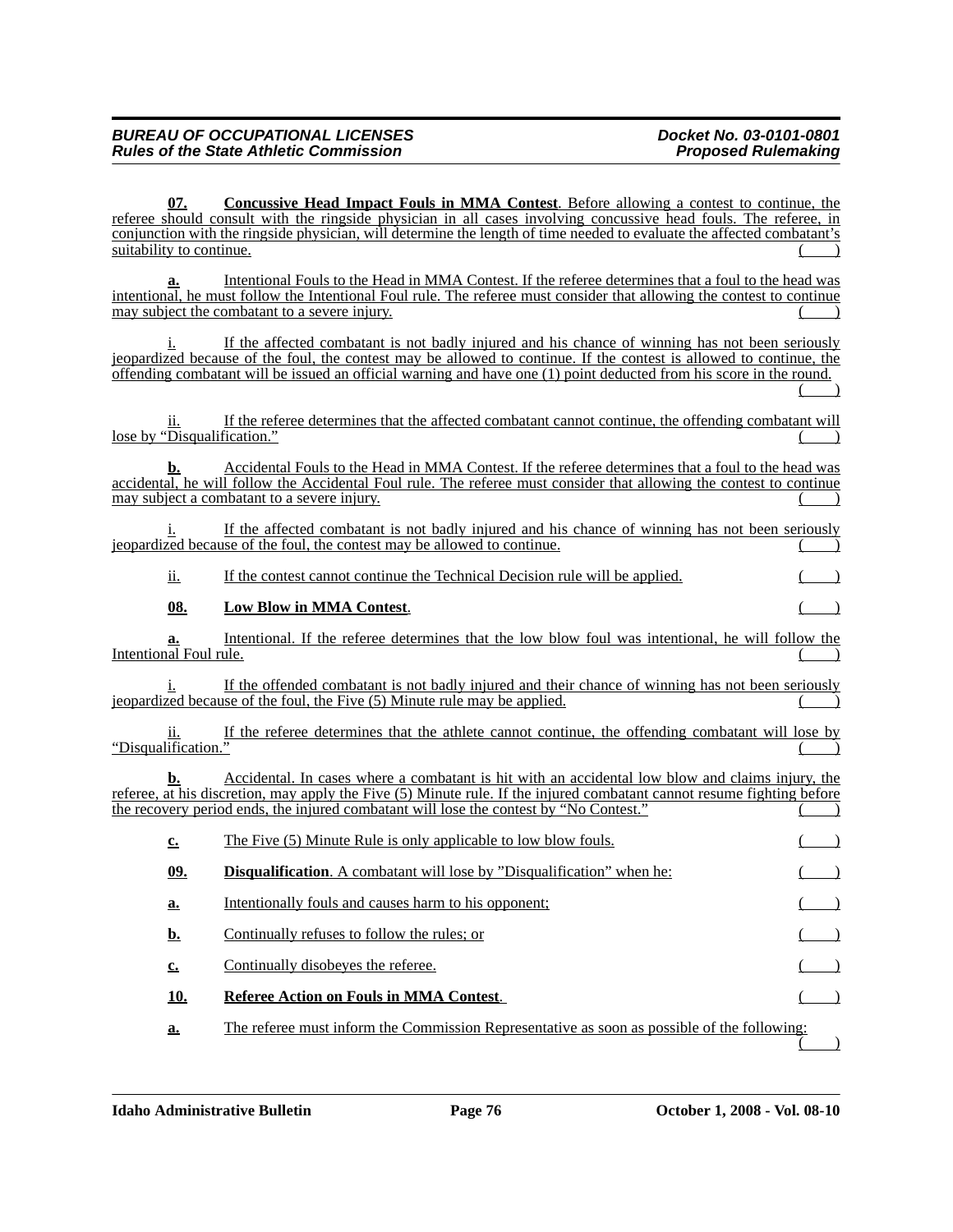| Ţ,          | The type of foul:                                          |  |
|-------------|------------------------------------------------------------|--|
| <u>ii.</u>  | If the foul was accidental or intentional;                 |  |
| <u>iii.</u> | If points will be deducted from the offending combatant;   |  |
| <u>iv.</u>  | If the offending combatant will be disqualified:           |  |
| <u>v.</u>   | If the Five (5) Minute rule will or will not be applied;   |  |
| <u>vi.</u>  | If the contest will be delayed to evaluate a combatant; or |  |
| vii.        | If the contest will or will not continue.                  |  |

**b.** The referee must declare whether a blow is legal or a foul. If declared a foul, he must declare if it was Accidental or Intentional. Point deductions for fouls will be done at the time of the infraction. If an intentional foul causes injury and the injury is severe enough to immediately terminate the bout, the combatant causing the injury loses by "Disqualification."

**c.** Point deductions for an intentional foul is mandatory. If an intentional foul causes an injury and the fouled combatant can continue, the referee at his discretion will deduct points from the offending combatant.

## **734. SUSPENSION OF MMA CONTEST FOR UNFORSEEN REASONS.**

**01. Unforeseen Reasons**. If a contest has to be suspended for any reason other than the actions of the combatants, the referee will have the clock stopped and attend to the issue. The referee, Commission or Commission's representative will decide the length of time allotted to address the issue. All reasonable efforts must be made to resume the contest as soon as possible. It is expected that the responsible party or parties make a true effort to resolve the issue. ( )

**02. Suspicious Circumstances**. If the contest is unexpectedly stopped under suspicious circumstances, all or part of the following actions may take place:

**a.** If a combatant or his corner is involved, the offending combatant may be disqualified.

**b.** The combatant may be subject to investigation and discipline in the event of a violation of these rules. ( )

**c.** In certain circumstances the matter may be referred to the appropriate law enforcement agency or the courts, or both.

#### **735. STANDING EIGHT COUNT IN MMA CONTEST.**

No standing eight (8) count is permitted under any circumstances. Referee's are responsible for combatant safety and must stop a contest when a combatant is unable to intelligently defend himself, or is unresponsive, timid, or mismatched in competition, or when the referee feels the combatant's safety is jeopardized.

#### **736. WEIGHT CATEGORIES - MIXED MARTIAL ARTS.**

Commissions may use their discretion to approve certain matches out-of-weight class contests. The following comprises the full list of useable weight categories in any MMA contest.

| <b>MEN'S DIVISIONS:</b> |                   |  |  |  |  |  |  |  |
|-------------------------|-------------------|--|--|--|--|--|--|--|
| <b>Featherweight</b>    | Up to $135$ lbs.  |  |  |  |  |  |  |  |
| Lightweight             | 135.1 to 155 lbs. |  |  |  |  |  |  |  |
| Welterweight            | 155.1 to 170 lbs. |  |  |  |  |  |  |  |

**Idaho Administrative Bulletin Page 77 October 1, 2008 - Vol. 08-10**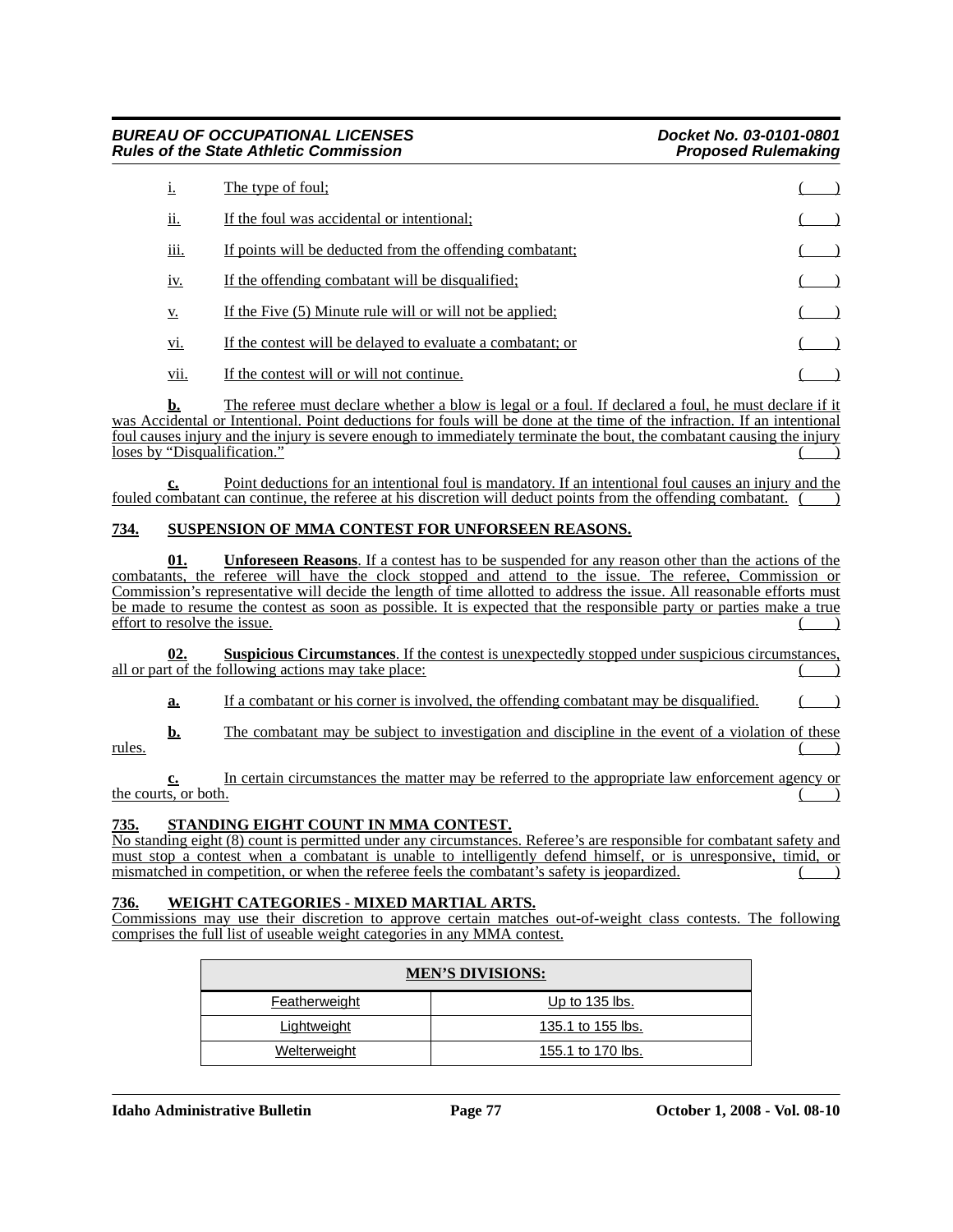### *BUREAU OF OCCUPATIONAL LICENSES*<br>Rules of the State Athletic Commission **Ducket No. 03-0101-0801** *Rules of the State Athletic Commission*

| <b>MEN'S DIVISIONS:</b>  |                      |  |  |  |  |  |  |  |  |
|--------------------------|----------------------|--|--|--|--|--|--|--|--|
| Middleweight             | 170.1 to 185 lbs.    |  |  |  |  |  |  |  |  |
| <b>Light Heavyweight</b> | 185.1 to 205 lbs.    |  |  |  |  |  |  |  |  |
| Heavyweight              | 205.1 to 265 lbs.    |  |  |  |  |  |  |  |  |
| Super Heavyweight        | 265.1 lbs. and above |  |  |  |  |  |  |  |  |

| <b>WOMEN'S DIVISONS:</b> |                   |  |  |  |  |  |  |  |  |
|--------------------------|-------------------|--|--|--|--|--|--|--|--|
| <b>Flyweight</b>         | 95 lbs. and below |  |  |  |  |  |  |  |  |
| Featherweight            | 95.1 to 115 lbs.  |  |  |  |  |  |  |  |  |
| Lightweight              | 115.1 to 125 lbs. |  |  |  |  |  |  |  |  |
| Welterweight             | 125.1 to 135 lbs. |  |  |  |  |  |  |  |  |
| Middleweight             | 135.1 to 145 lbs. |  |  |  |  |  |  |  |  |
| <b>Light Heavyweight</b> | 145.1 to 155 lbs. |  |  |  |  |  |  |  |  |
| <b>Cruiserweight</b>     | 155.1 to 165 lbs. |  |  |  |  |  |  |  |  |
| <b>Heavyweight</b>       | 165.1 to 185 lbs. |  |  |  |  |  |  |  |  |
| <b>Super Heavyweight</b> | 185.1 and above   |  |  |  |  |  |  |  |  |

## **737. MMA EVENT ROUNDS.**

**01. Length of Rounds**. All rounds are five (5) minutes in length. (1)

**02. Number of Rounds**. Non-title contests consists of three (3) rounds. Title contests consist of five (5) rounds.  $(5)$  rounds.  $($ 

## **738. METHODS OF WINNING MMA CONTEST.**

**01. Knockout (KO)**. A knockout is declared when a combatant is unable to intelligently defend himself following a strike.

**02. Technical Knockout (TKO)**. A technical knockout is declared when the licensed ringside physician or referee decides the combatant cannot continue due to a cut or other injury.

**03. Submission**. When a combatant submits by tapping out on the opponent or the mat as a result from a choke, lock, or any other legal technique or strike. A combatant may call out defeat when unable to tap out. ( )

**04. Referee Stoppage**. The referee may stop the contest if a combatant can no longer defend himself or cannot or will not tap out, or for any other reason to preserve the health and safety of the combatants.

( )

 $($ 

|                                                                                                                          | 05. |  |  |  |  |  |  |  | <b>Decision.</b> When the contest ends after the specified time period and there is no winner, or ends due |  |  |
|--------------------------------------------------------------------------------------------------------------------------|-----|--|--|--|--|--|--|--|------------------------------------------------------------------------------------------------------------|--|--|
| to a foul or fouls that cause injury, or ends due to unforeseen circumstance, it will be scored by the three (3) judges. |     |  |  |  |  |  |  |  |                                                                                                            |  |  |
|                                                                                                                          |     |  |  |  |  |  |  |  |                                                                                                            |  |  |

**a.** Decisions made via a scorecard in MMA contest will be: ()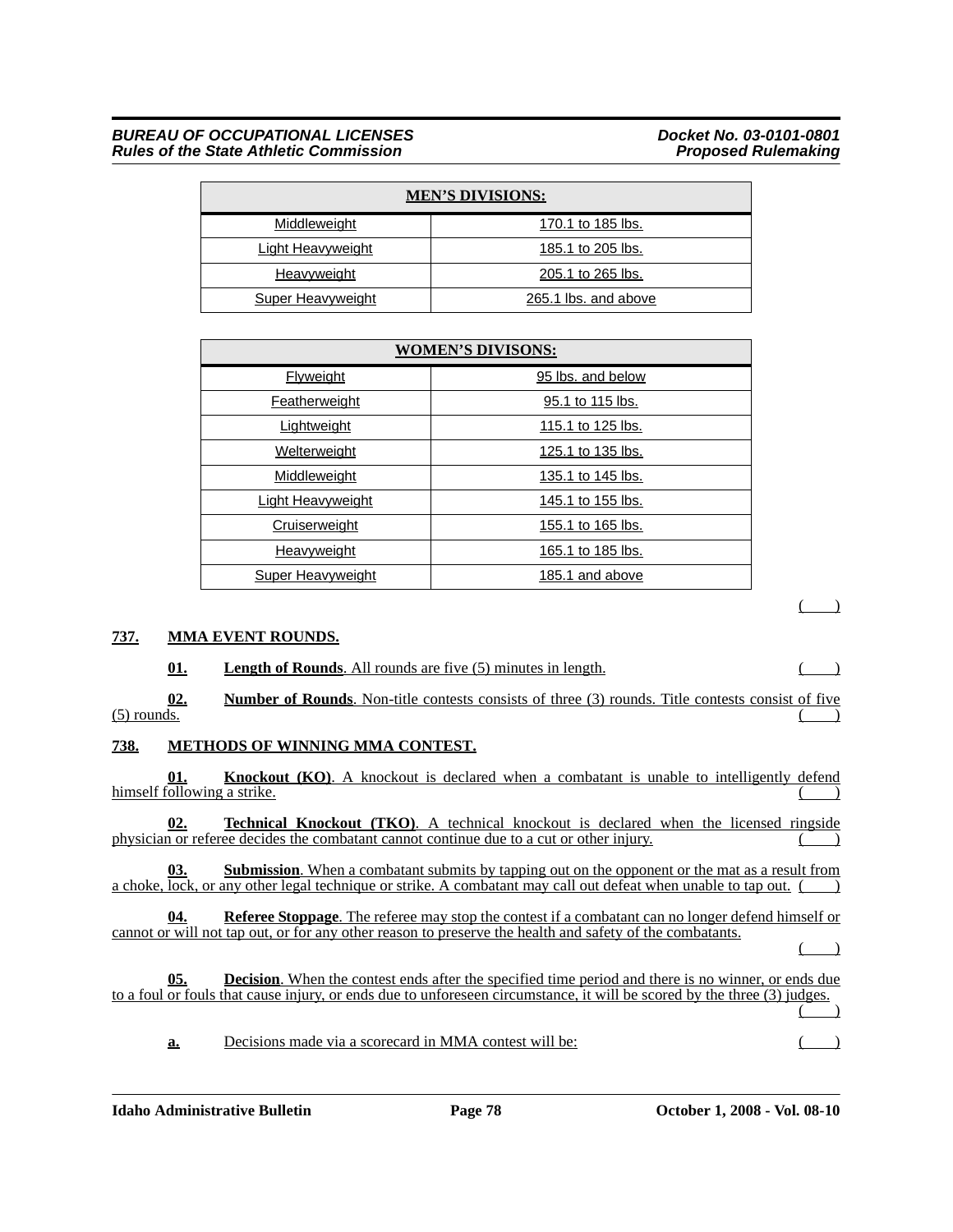|                | $\frac{1}{1}$          | A "Unanimous Decision" in which all three (3) judges agree on winner.                                                                                                                                                                                                                                                                                                                           |  |
|----------------|------------------------|-------------------------------------------------------------------------------------------------------------------------------------------------------------------------------------------------------------------------------------------------------------------------------------------------------------------------------------------------------------------------------------------------|--|
|                | 11.                    | A "Split Decision" in which two (2) judges agree on one (1) combatant and one (1) judge scores for                                                                                                                                                                                                                                                                                              |  |
|                | the other combatant.   |                                                                                                                                                                                                                                                                                                                                                                                                 |  |
| scores a draw. | iii.                   | A "Majority Decision" in which two (2) judges agree on one (1) combatant and one (1) judge                                                                                                                                                                                                                                                                                                      |  |
|                | <u>b.</u>              | A "Draw" may be:                                                                                                                                                                                                                                                                                                                                                                                |  |
|                | i.                     | A "Unanimous" decision in which all three (3) judges score the contest a draw;                                                                                                                                                                                                                                                                                                                  |  |
|                | 11.<br>a combatant; or | A "Majority" decsion in which two $(2)$ judges score the contest a draw and one $(1)$ judge scores for                                                                                                                                                                                                                                                                                          |  |
|                | <u>iii.</u>            | A "Split" decision in which one (1) judge scores for a combatant, one (1) judge scores for the other<br>combatant and one (1) judge scores the contest a draw.                                                                                                                                                                                                                                  |  |
|                | $c_{\cdot}$            | Other scorecard decisions are:                                                                                                                                                                                                                                                                                                                                                                  |  |
|                | <u>i.</u>              | <b>Technical Decision;</b>                                                                                                                                                                                                                                                                                                                                                                      |  |
|                | <u>ii.</u>             | Technical Draw; or                                                                                                                                                                                                                                                                                                                                                                              |  |
|                | 111.                   | No Contest.                                                                                                                                                                                                                                                                                                                                                                                     |  |
| referee.       | $\mathbf{d}$ .         | A "Disqualification" can result from fouling or unsportsmanlike conduct as determined by the                                                                                                                                                                                                                                                                                                    |  |
|                | 06.                    | <b>Inability of Opponent to Continue or Throws in Towel:</b> If the opponent is unable or unwilling to                                                                                                                                                                                                                                                                                          |  |
|                |                        | continue the contest or the combatant's corner decides that the combatant is unable to continue and indicates this by<br>throwing the towel into the ring or cage, a TKO will result against this combatant.                                                                                                                                                                                    |  |
| 739.           |                        | <b>MMA CONTEST SCORING.</b><br>All contests will be evaluated and scored by three (3) judges. In exigent circumstances, or at the discretion of the<br>Commission, a referee may be allowed to judge a contest. The 10 Points Must System will be the standard system of<br>scoring a contest. In the event that a contest ends by technical decision, the judges will score the partial round. |  |
|                | 01.                    | <b>Method of Judging.</b>                                                                                                                                                                                                                                                                                                                                                                       |  |
|                | a.                     | Scoring by Judges. Each judge will score every contest and will determine the winner using the<br><u>following scoring system:</u>                                                                                                                                                                                                                                                              |  |
| points.        | 1.                     | The better combatant of a round receives ten (10) points and his opponent proportionately fewer                                                                                                                                                                                                                                                                                                 |  |
|                | <u>ii.</u>             | If the round is even, each combatant receives ten (10) points.                                                                                                                                                                                                                                                                                                                                  |  |
|                | <u>iii.</u>            | No point fractions may be given.                                                                                                                                                                                                                                                                                                                                                                |  |
|                | <u>iv.</u>             | Points for each round must be awarded immediately after the end of the round.                                                                                                                                                                                                                                                                                                                   |  |
|                | <u>b.</u>              | Majority Opinion. After the end of the contest the announcer will pick up the scores of the judges                                                                                                                                                                                                                                                                                              |  |
|                |                        | from the Commission's desk. The majority opinion is conclusive. If there is no majority decision, the contest is<br>declared a technical draw.                                                                                                                                                                                                                                                  |  |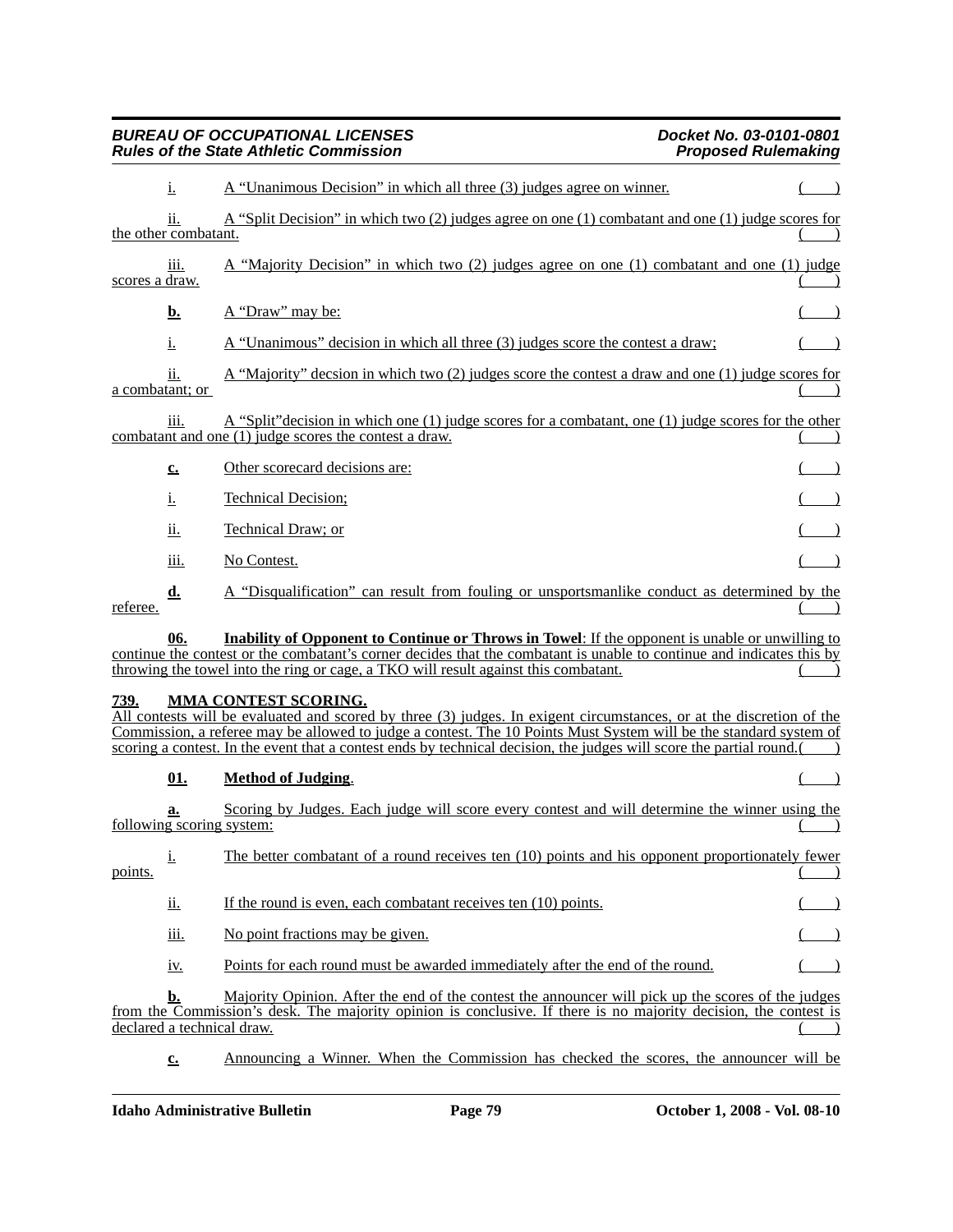informed of the decision, and the announcer will inform the audience of the decision over the available public address system. ( )

|                             |  | <b>Primary Scoring Considerations.</b> The following are primary scoring considerations for scoring |  |  |  |
|-----------------------------|--|-----------------------------------------------------------------------------------------------------|--|--|--|
| an amateur MMA competition: |  |                                                                                                     |  |  |  |

# **a.** Legal striking. Clean, effective strikes in the legal scoring zone - number and quality of legal scoring blows;

- **b.** Legal takedowns, throws or knockdowns;
- **c.** Near completed submission; **d.** Overall control and dominance; and
- e. Damage. ( )

## **740. COMBATANT DOWN AFTER THE SOUND OF THE BELL.**

**01. End of Round**. The round ends when the bell sounds to end the round.

**02. Combatant Down After Round Has Ended**. If during the round legal blows negatively affect a combatant and the combatant goes down after the bell has sounded ending the round, the referee will consider the round ended and the one-minute rest period started. The referee may then allow the combatant's corner to assist the downed combatant or he may summon the ringside physician to evaluate the combatant, or both.

## **741. BLOWS AT OR AFTER THE BELL IN MMA CONTEST.**

**01. Legal Blow**. A blow that strikes a combatant concurrent with the sounding of the bell is deemed to be a legal blow.

**02. Illegal Blow**. A blow that strikes a combatant after the sounding of the bell is deemed to be a foul. The referee will determine if it was accidental or intentional foul.

## **742. TERMINATION OF A CONTEST DUE TO A FAIR BLOW IN MMA CONTEST.**

If an athlete sustains an injury from a fair blow and the injury is severe enough to immediately terminate the contest, the injured combatant will lose by "Technical Knockout (TKO)".

## **743. COMBAT PLATFORMS (RING/CAGE).**

All MMA contests will take place in either a cage or a ring that has been approved by the Commission. The cage or ring will be subject to inspection prior to each contest by the Commission, a Commission representative, or a referee. **( )**

*732***744. -- 799. (RESERVED).**

## *(BREAK IN CONTINUITY OF SECTIONS)*

## **901. PREPARATIONS TO STOP HEMORRHAGING.**

The Commission will periodically review the preparations available to stop hemorrhaging. Only the preparations which are approved by the Commission may be used to stop hemorrhaging on the ring. Avetine and Thrombin are the only Commission approved preparations to stop hemorrhaging. *(3-3-94)*( )

## *(BREAK IN CONTINUITY OF SECTIONS)*

**Idaho Administrative Bulletin Page 80 October 1, 2008 - Vol. 08-10**